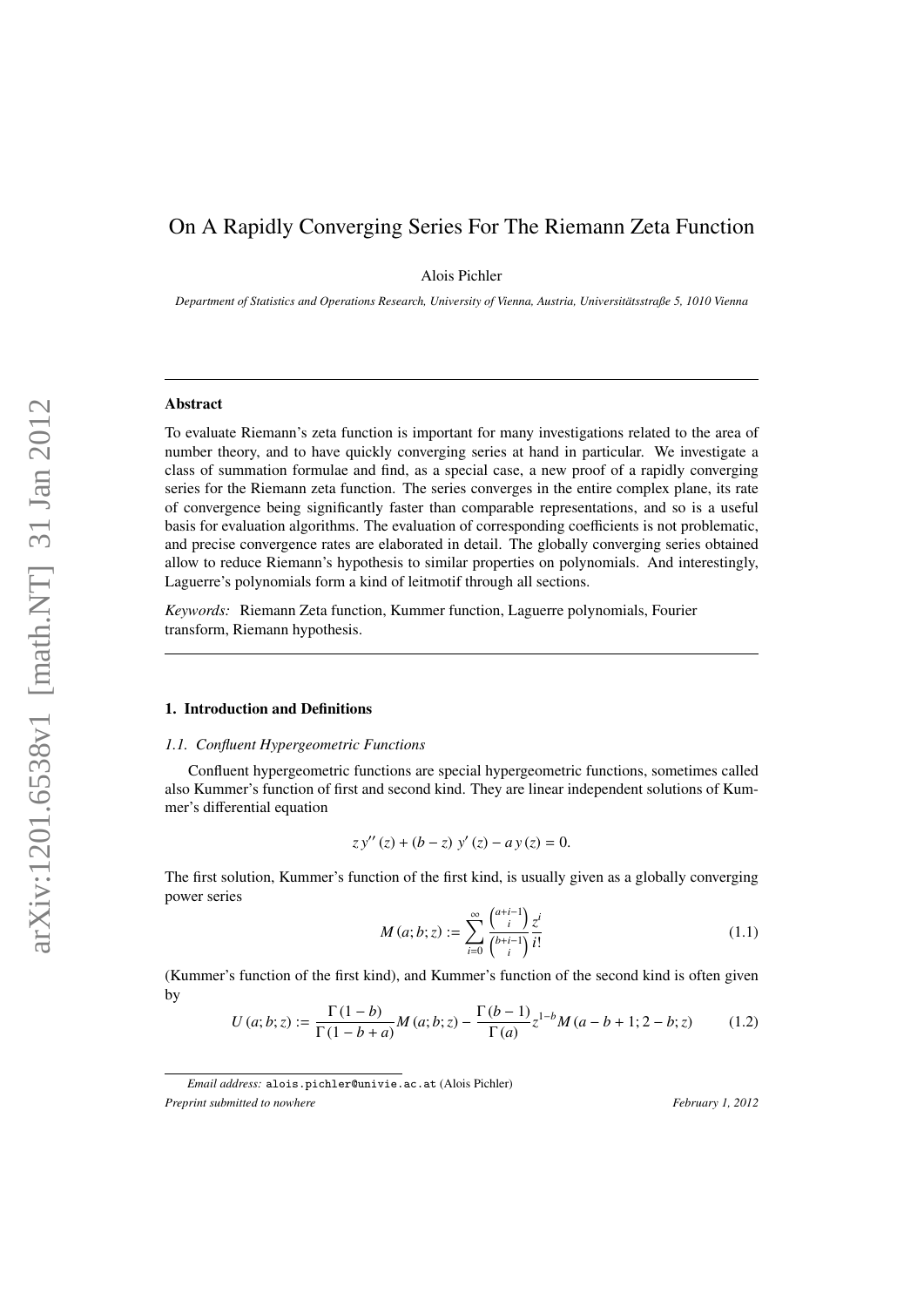Kummer's transformation states that  $M(a; b; z) = e^z M(b - a; b; -z)$ , which subsequently leads to the identity  $U(a; b; z) = z^{1-b} U(1 + a - b; 2 - b; z)$ .

Another solution of this differential equation – which turns out to be identical to *U* and thus is simply another representation of  $U -$  is obtained as an integral representation by the Laplace transform

<span id="page-1-2"></span>
$$
U (a; b; z) = \frac{1}{\Gamma(a)} \int_0^{\infty} e^{-zt} t^{a-1} (1+t)^{b-a-1} dt
$$
  
= 
$$
\frac{z^{1-b}}{\Gamma(1+a-b)} \int_0^{\infty} e^{-zt} \frac{t^{a-b}}{(1+t)^a} dt.
$$
 (1.3)

Some particular and frequently used confluent hypergeometric functions are the upper and lower incomplete Gamma function, which have the representations

<span id="page-1-4"></span>
$$
\Gamma(s, z) := \int_{z}^{\infty} t^{s-1} e^{-t} dt
$$
  
=  $e^{-z} U (1 - s, 1 - s, z) = e^{-z} z^{s} U (1, 1 + s, z)$  (1.4)

and

<span id="page-1-3"></span>
$$
\gamma(s, z) := \int_0^z t^{s-1} e^{-t} dt = \sum_{k=0} \frac{(-1)^k}{k!} \frac{z^{s+k}}{s+k}
$$
  
=  $\frac{z^s}{s} M(s, s+1, -z) = \frac{z^s}{s} e^{-z} M(1, s+1, z).$  (1.5)

#### *1.2. Laguerre's Polynomials*

For *a* a negative integer the defining series for *M* reduces to a polynomial, which turns out to be closely related to Laguerre's polynomials: The explicit representation is

<span id="page-1-1"></span>
$$
L_i^{(\alpha)}(z) = {i + \alpha \choose i} M(-i, \alpha + 1, z) = \sum_{j=0}^i (-1)^j {i + \alpha \choose i - j} \frac{z^j}{j!}.
$$
 (1.6)

In view of [\(1.2\)](#page-0-0) Laguerre's polynomial may be given by Kummer's second function as well, that is  $L_i^{(\alpha)}(z) = \frac{(-1)^i}{i!} U(-i, \alpha + 1, z)$ . This somehow suggests that Laguerre's polynomial are somewhat in between of both solutions M and U of Kummer's differential equation. This is central in our investigations and reflected in the results of the next sections.

In addition to that it is well-know that Laguerre's polynomials are orthogonal with respect to the weight-function  $z^{\alpha}e^{-z}$ ; more precisely we find that

<span id="page-1-0"></span>
$$
\int_0^\infty z^{\alpha} e^{-z} L_i^{(\alpha)}(z) L_j^{(\alpha)}(z) dz = \begin{cases} 0 & i \neq j \\ {i+\alpha \choose i} \Gamma(\alpha+1) & i = j, \end{cases}
$$
(1.7)

Laguerre's polynomials thus are orthogonal with respect to the inner product

$$
\langle g|f\rangle := \int_0^\infty \frac{z^{\alpha}e^{-z}}{\Gamma(\alpha+1)}g(z)f(z)dz.
$$

As a result of the classical theory on Hilbert spaces we may expand a function *f* in a series with respect to this orthogonal basis, provided that  $||f||_2 := \sqrt{\langle f | f \rangle} < \infty$ . The function has the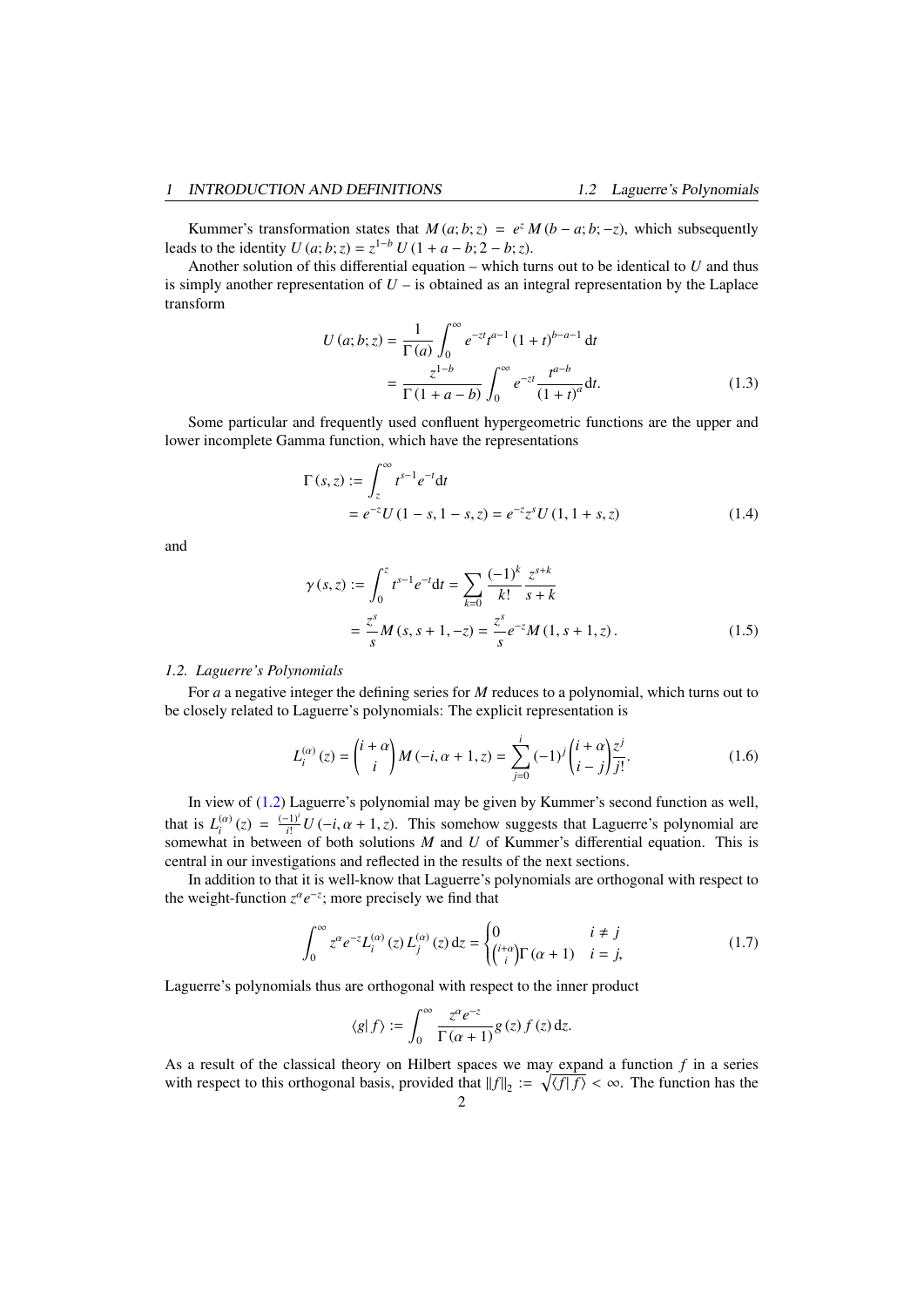expansion  $f(z) = \sum_{i=0} f_i^{(\alpha)} L_i^{(\alpha)}(z)$  (and is therefore in the closed hull of all  $L_i^{(\alpha)}$ ), its coefficients taking the explicit form

<span id="page-2-0"></span>
$$
f_i^{\alpha} = \int_0^{\infty} \frac{L_i^{(\alpha)}(z)}{\binom{i+\alpha}{i}} \frac{z^{\alpha} e^{-z}}{\Gamma(\alpha+1)} f(z) dz
$$
 (1.8)

(cf. [\(1.7\)](#page-1-0)). Conversely, the norm can be recovered from the function's coefficients, as  $||f||_2^2 =$  $\sum_{i=0}$   $\binom{i+\alpha}{i}$   $f_i^{\alpha}$ 2 .

An elementary example of such a representation in explicit terms is

<span id="page-2-1"></span>
$$
e^{-tz} = \frac{1}{(1+t)^{\alpha+1}} \sum_{i=0} L_i^{(\alpha)}(z) \left(\frac{t}{1+t}\right)^i,\tag{1.9}
$$

as can be verified straight forward by evaluating the respective integrals for the coefficients [\(1.8\)](#page-2-0). Notably, this series converges point-wise if  $t > -\frac{1}{2}$  ( $||f||_2 < \infty$ ), even if  $\alpha \le -1$ .<br>To give a reference of these algorisal inordiants accreased in this section.

To give a reference of these classical ingredients aggregated in this section above we would like to refer to the standard work [\[AS64\]](#page-15-0).

# 2. Fourier Series

Kummer's functions allow some explicit representation as series of Laguerre polynomials.

<span id="page-2-3"></span>Theorem 1 (Expansion of Kummer's functions in terms of Laguerre polynomials). *Suppose that*  $\text{Re}(b - a) > 0$  *and*  $\text{Re}(\alpha - 2b) > -\frac{5}{2}$ *, then* 

$$
M (a; b; z) = \frac{\binom{b-1}{a}}{\binom{b-\beta-1}{a}} \sum_{i=0} (-1)^i L_i^{(\beta-i)}(z) \frac{\binom{-a}{i}}{\binom{\beta-b}{i}}
$$

*and*

<span id="page-2-2"></span>
$$
U(a;b;z) = \frac{(1+\alpha-b)!}{(1+\alpha-b+a)!} \sum_{i=0}^{n} L_i^{(\alpha)}(z) \frac{\binom{-a}{i}}{\binom{b-a-\alpha-2}{i}};
$$
\n(2.1)

*moreover,*

<span id="page-2-4"></span>
$$
\Gamma(s; z) = z^{s} e^{-z} \sum_{k=0}^{\infty} \frac{L_{k}^{(\alpha)}(z)}{(k+1)\binom{k+1+\alpha-s}{k+1}}
$$
(2.2)

*for*  $Re(s - \frac{\alpha}{2})$ 1 4 *.*

*Proof.* As for the proof notice first that  $\frac{z^i}{i!}$  $\frac{z^i}{i!} = (-1)^i \sum_{j=0}^i {\binom{-\beta}{i-j}} L_j^{(\beta-j)}(z)$ , which is a kind of converse of [\(1.6\)](#page-1-1) and verified straight forward by comparing the coefficients of respective powers of *z*. Substituting this into [\(1.1\)](#page-0-1), interchanging the order of summation and employing Gauss'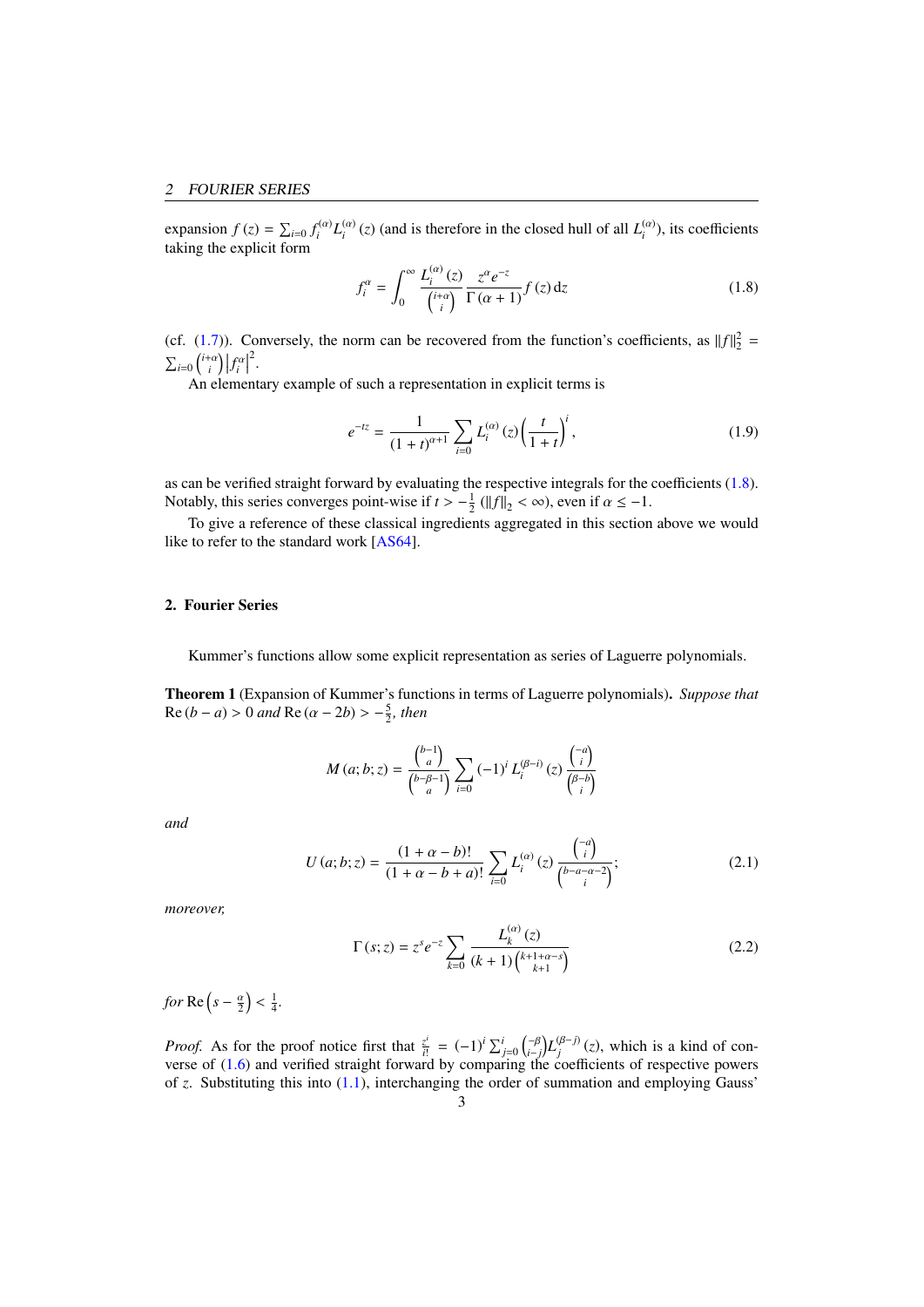## 2 FOURIER SERIES

hypergeometric theorem (cf. [\[Koe98\]](#page-15-1)) gives

$$
M (a; b; z) = \sum_{i=0}^{\infty} {\binom{a+i-1}{i} (-1)^i \sum_{j=0}^{i} {\binom{-\beta}{i - j}} L_j^{(\beta-j)}(z)}
$$
  
\n
$$
= \sum_{j=0}^{\infty} L_j^{(\beta-j)}(z) \sum_{i=j}^{\infty} (-1)^i {\binom{a+i-1}{i-i} (-\beta \choose i - j)}
$$
  
\n
$$
= \sum_{j=0}^{\infty} L_j^{(\beta-j)}(z) (-1)^j \frac{\Gamma(b) \Gamma(b-a-\beta) \Gamma(a+j)}{\Gamma(a) \Gamma(b-a) \Gamma(b-\beta+j)}
$$
  
\n
$$
= \sum_{j=0}^{\infty} L_j^{(\beta-j)}(z) (-1)^j \frac{{\binom{b-1}{a}}}{\binom{b-a}{a}} {\binom{a+j-1}{j}}
$$
  
\n
$$
= {\binom{b-1}{a}} \sum_{j=0}^{\infty} (-1)^j L_j^{(\beta-j)}(z) {\binom{-a}{j} \over {\binom{b-\beta-1}{j}}},
$$

which is the desired assertion. As regards convergence it follows from the elementary recursion

<span id="page-3-0"></span>
$$
L_j^{(\beta-j)}(z) = -\left(1 + \frac{z - \beta - 1}{j}\right) L_{j-1}^{(\beta-j+1)}(z) - \frac{z}{j} L_{j-2}^{(\beta-j+2)}(z)
$$
 (2.3)

that  $(-1)^j L_j^{(\beta-j)}(z) = O(j^{-\beta-1})$ , a more thorough analysis even discloses that  $\frac{L_j^{(\beta-j)}(z)}{l^{\beta}}$  $\frac{f^{(1)}(z)}{f^{(\beta)}_j} = e^z \left(1 + O\left(\frac{1}{j}\right)\right).$ Hence,  $(-1)^j L_j^{(\beta-j)}(z) \frac{\binom{-a}{j}}{\binom{\beta-b}{j}}$  $\frac{\binom{-a}{j}}{\binom{\beta-b}{j}}=O\Big(j^{-\beta-1}\frac{j^{a-1}}{j^{b-\beta-1}}$ *j <sup>b</sup>*−β−<sup>1</sup>  $= O\left(\frac{1}{j^{b-a+1}}\right)$ , and the series converges – irrespective of  $\beta$  – if Re  $(b - a) > 0$ .

To verify the second statement notice that

$$
U_i^{\alpha} = \int_0^{\infty} \frac{L_i^{(\alpha)}(z)}{\binom{i+a}{i}} \frac{z^{\alpha} e^{-z}}{\Gamma(\alpha+1)} U(a; b; z) dz
$$
  
= 
$$
\int_0^{\infty} \frac{L_i^{(\alpha)}(z)}{\binom{i+a}{i}} \frac{z^{\alpha} e^{-z}}{\Gamma(\alpha+1)} \frac{1}{\Gamma(a)} \int_0^{\infty} e^{-zt} t^{a-1} (1+t)^{b-a-1} dt dz
$$
  
= 
$$
\int_0^{\infty} \frac{t^{a-1}}{\Gamma(a)} (1+t)^{b-a-1} \int_0^{\infty} \frac{L_i^{(\alpha)}(z)}{\binom{i+a}{i}} \frac{z^{\alpha} e^{-z}}{\Gamma(\alpha+1)} e^{-zt} dz dt
$$
  
= 
$$
\frac{1}{\Gamma(a)} \int_0^{\infty} t^{a-1} (1+t)^{b-a-1} \frac{t^i}{(1+t)^{\alpha+i+1}} dt,
$$

which is a consequence of  $(1.3)$  and  $(1.9)$ . The latter integral is a beta function, we thus continue and find the coefficient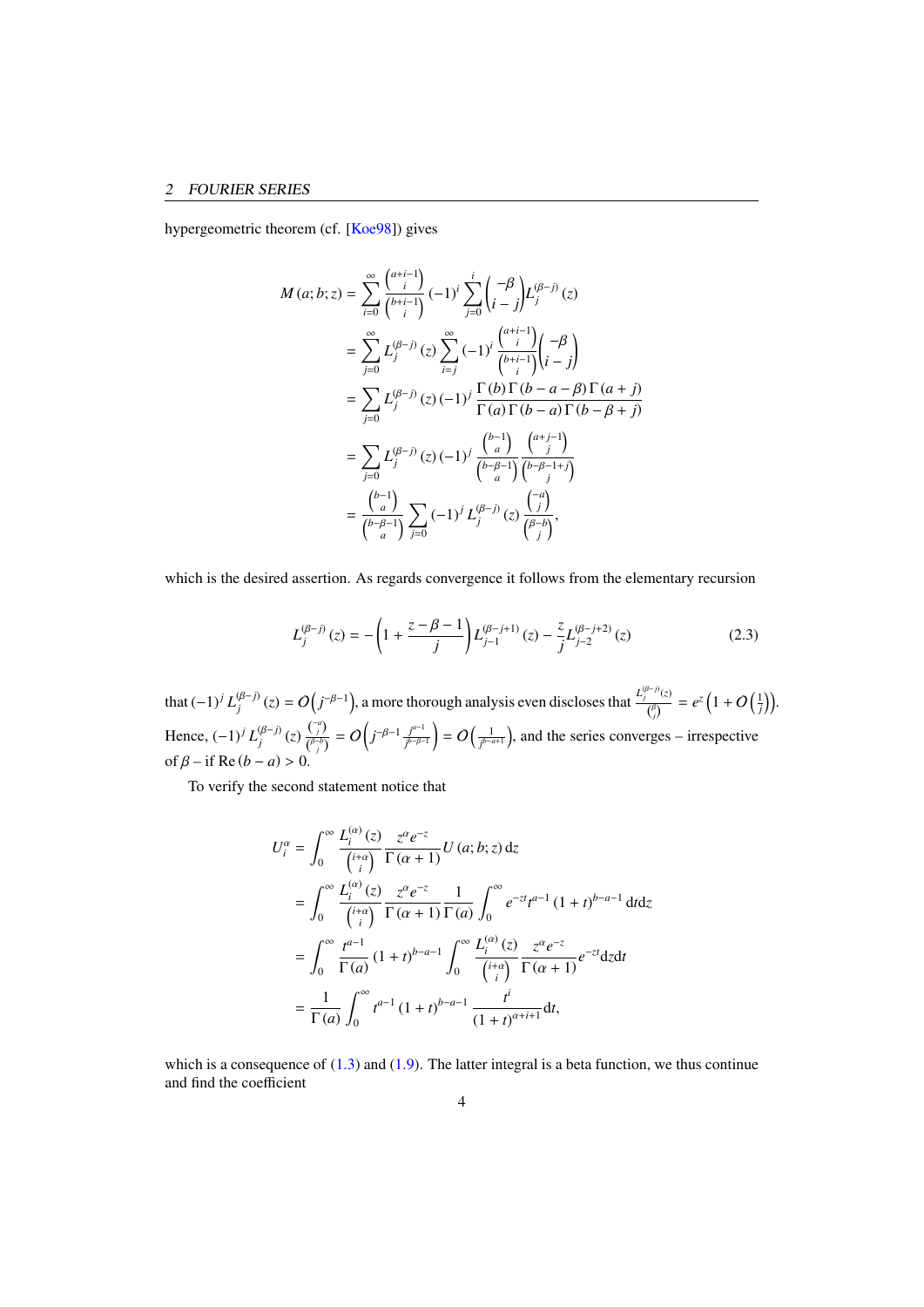Algorithm 1 to evaluate  $L_i^{(\alpha)}(z)$ , based on  $L_i^{(\alpha)}(z) = \left(2 + \frac{\alpha - 1 - z}{i}\right) L_{i-1}^{(\alpha)}(z) - \left(1 + \frac{\alpha - 1}{i}\right) L_{i-2}^{(\alpha)}(z)$ .

```
L1 := 0; Laguerre := 1
For j := 1 to i
          L0:= L1; L1:= Lagger is L1:= L1Laguerre := ((2 \cdot j + \alpha) p h a - 1 - z) \cdot L1 - (j + \alpha) p h a - 1) \cdot L0)/j;Next j
Return Laguerre
```
**Algorithm 2** to evaluate  $L_i^{(\beta-i)}(z)$ , based on [\(2.3\)](#page-3-0)

```
L1 := 0; Laguerre := 1
For j := 1 to i
         L0:= L1; L1:= Lagger is L1:= L1Laguerre:= ((beta + 1 - j - z) * L1 - z * L0) / j;Next j
Return Laguerre
```

$$
U_i^{\alpha} = \frac{1}{\Gamma(a)} \int_0^{\infty} t^{a-1+i} (1+t)^{b-a-\alpha-i-2} dt
$$
  
= 
$$
\frac{1}{\Gamma(a)} \frac{\Gamma(a+i)\Gamma(\alpha+2-b)}{\Gamma(i+a+\alpha+2-b)}
$$
  
= 
$$
\frac{(\alpha+1-b)!}{(i+a+\alpha+1-b)!} \frac{\binom{a+i-1}{i}}{\binom{i+a+\alpha+2-b}{i}}
$$

which is the respective coefficient for *U*.

Convergence is more difficult compared to Kummer's function of the first kind. However, we will show below (Theorem [9\)](#page-9-0) that  $\limsup_{i} \frac{L_i^{(\alpha)}(z)}{z^{\alpha-1}}$  $\frac{\mu_i}{i^{\frac{\alpha}{2} - \frac{1}{4}}} < \infty$  and the series thus convergences if  $\text{Re}(\alpha - 2b) > -\frac{5}{2}.$ 

*Remark* 2*.* Identity [\(2.1\)](#page-2-2) can be found for the special case  $\alpha = b - 1$  in [\[EMOT53\]](#page-15-2).

To evaluate the series above using Laguerre polynomials it is necessary to have good evaluations of Laguerre polynomials at hand for given parameters α and *<sup>z</sup>*. Moreover, numerical approximations should be sufficiently good and the computation stable. Although there are explicit expressions or Horner's scheme available to evaluate Laguerre polynomials, the resulting algorithms usually behave unstable very soon.

We have found the algorithms described much better, adaptations even allow to evaluate and then successively store intermediary results. However, they should not be interchanged, as this will cause numerical instability again.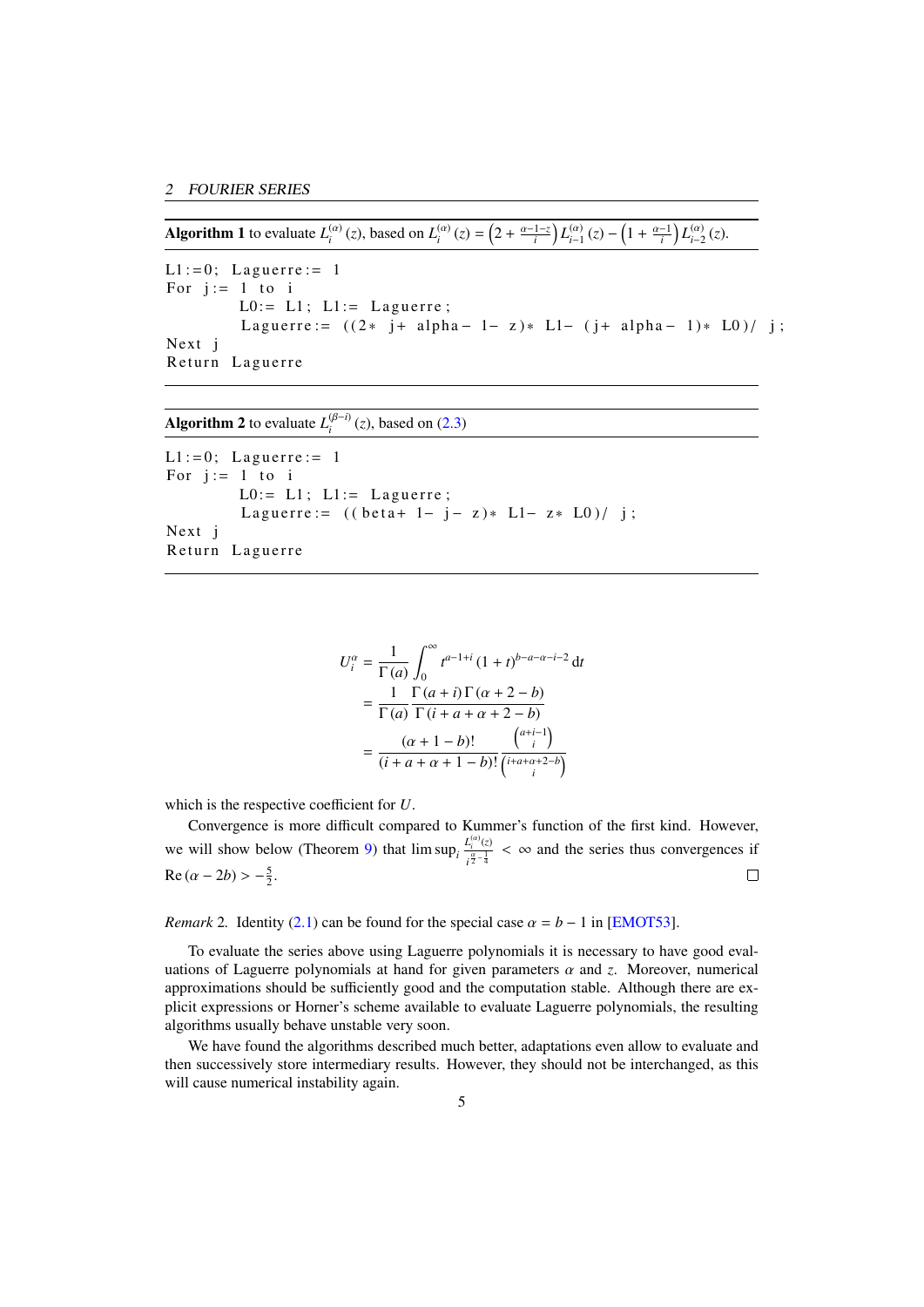#### 3. Continuous Fourier Transform and Poisson Summation Formula

#### *3.1. Continuous Fourier Transform.*

It is well-known that Poisson's summation formula provides an efficient tool to evaluate sums, some authors dedicate entire chapters to these summation techniques, see for instance [\[IK04\]](#page-15-3). To apply these effective summation identities we need to have a good expression for the functions involved at hand, which involve the continuous Fourier transform.

In literature there occur a few variants for the continuous Fourier transform of a function *f* , which are interchanged frequently; for our purposes it is most convenient to state

$$
\hat{f}(k) := \mathcal{F}(f)(k) := \int_{-\infty}^{\infty} f(z) e^{-2\pi i k z} dz
$$

as a definition.

We will sometimes abuse the notation just introduced and improperly write  $\mathcal{F} f(z)$  shortly for  $\mathcal{F}(f(z))(z)$ , that is to say we use the argument *z* for both functions – *f* and  $\mathcal{F}(f)$  – synonymously.

The following result establishes that Laguerre's polynomials, as well as Kummer's functions are each others Fourier transform in the following sense:

Theorem 3 (Fourier transform of Kummer's functions).

1. 
$$
\mathcal{F} e^{-z^2 \pi} L_i^{(\alpha)} (z^2 \pi) = (-1)^i e^{-z^2 \pi} L_i^{(-i - \alpha - \frac{1}{2})} (z^2 \pi),
$$
  
\n2.  $\mathcal{F} e^{-z^2 \pi} U(a, b, z^2 \pi) = \frac{\Gamma(\frac{3}{2} - b)}{\Gamma(a + \frac{3}{2} - b)} e^{-z^2 \pi} M(a, a + \frac{3}{2} - b, z^2 \pi),$   
\n3.  $\mathcal{F} e^{-z^2 \pi} M(a, b, z^2 \pi) = \frac{\Gamma(b)}{\Gamma(b - a)} e^{-z^2 \pi} U(a, a + \frac{3}{2} - b, z^2 \pi).$ 

*Proof.* Notice first, that  $e^{-z^2 \pi}$  is an eigenfunction of the Fourier transform  $\mathcal{F}$ , which already covers the desired statement for  $i = 0$ . Now recall that – due to integration by parts –  $\mathcal{F}\left(\frac{d}{dx}\right)$  $\frac{d^j}{dz^j}f(z)\Big) =$  $(2\pi i z)^j \mathcal{F}(f(z))$  and observe that differentiating this first eigenfunction involves Laguerre's polynomials *again*, as  $\frac{d^{2j}}{dz^2}$  $\frac{d^{2j}}{dz^{2j}}e^{-z^2\pi} = (-4\pi)^j j!e^{-z^2\pi}L_j^{(-\frac{1}{2})}\left(z^2\right)$ . Hence,

$$
\frac{\left(z^2\pi\right)^j}{j!}e^{-z^2\pi} = \frac{(-1)^j}{(4\pi)^j j!} (2\pi i z)^{2j} \mathcal{F} = e^{-z^2\pi} \frac{(-1)^j}{(4\pi)^j j!} \mathcal{F}\left(\frac{\mathrm{d}^{2j}}{\mathrm{d}z^{2j}} e^{-z^2\pi}\right)
$$

$$
= \frac{(-1)^j}{(4\pi)^j j!} \mathcal{F}\left((-4\pi)^j j! e^{-z^2\pi} L_j^{\left(-\frac{1}{2}\right)}\left(z^2\pi\right)\right) = \mathcal{F} e^{-z^2\pi} L_j^{\left(-\frac{1}{2}\right)}\left(z^2\pi\right)
$$

Next, by  $(1.6)$  and the identity just derived,

$$
(-1)^{i} e^{-z^{2} \pi} L_{i}^{(-i-\alpha-\frac{1}{2})} (z^{2} \pi) = e^{-z^{2} \pi} \sum_{j=0}^{i} (-1)^{i-j} {\binom{-\alpha-\frac{1}{2}}{i-j}} \frac{(z^{2} \pi)^{j}}{j!}
$$
  
=  $\mathcal{F} e^{-z^{2} \pi} \sum_{j=0}^{i} {\binom{\alpha-\frac{1}{2}+i-j}{i-j}} L_{j}^{(-\frac{1}{2})} (z^{2} \pi) = \mathcal{F} e^{-z^{2} \pi} L_{i}^{(\alpha)} (z^{2} \pi),$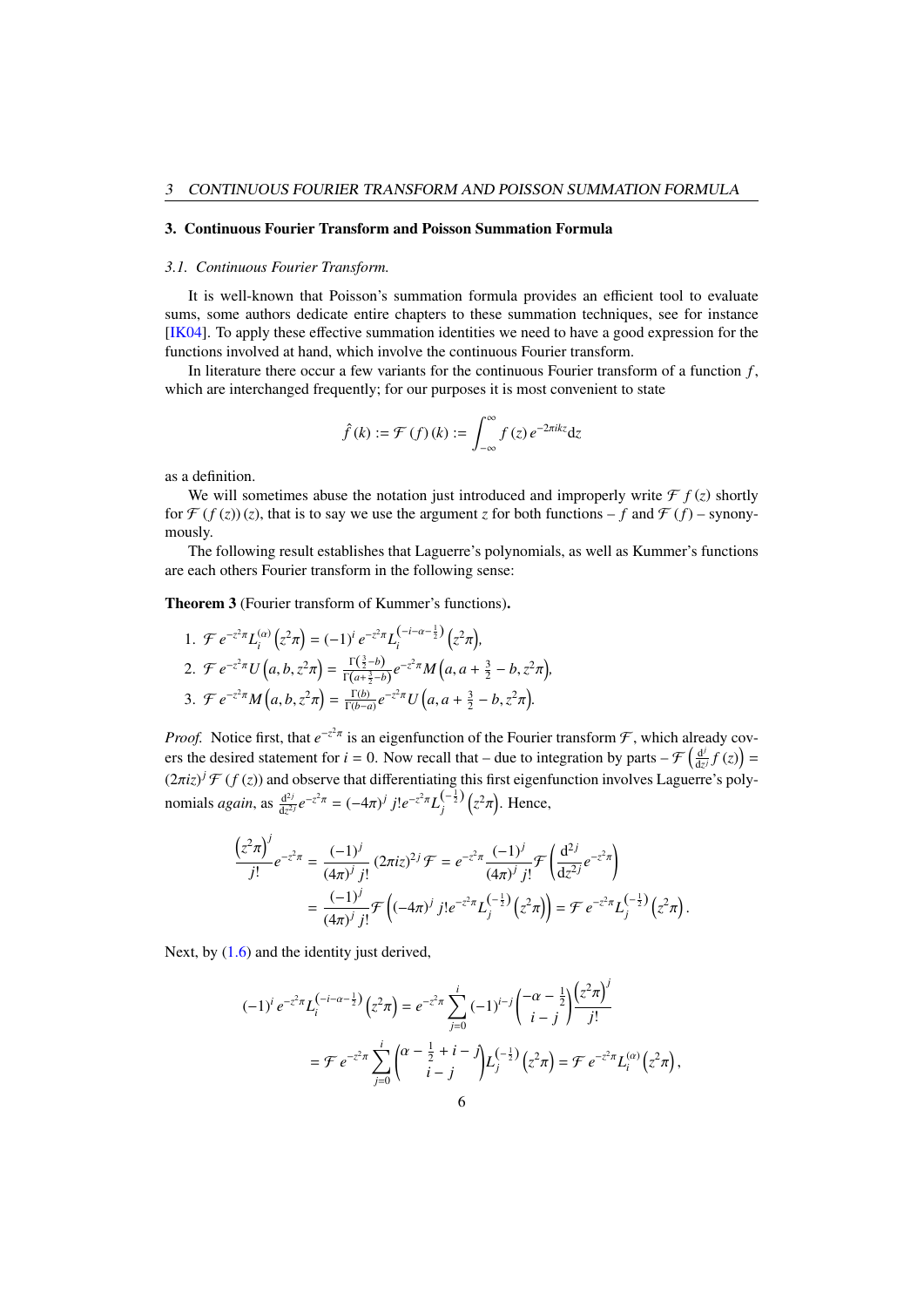the latter identity being a special case ( $x = 0$ ,  $\beta = -\frac{1}{2}$ ) of the more general identity

$$
\sum_{j=0}^i L_{i-j}^{(\alpha)}(x) L_j^{(\beta)}(y) = L_i^{(\alpha+\beta+1)}(x+y).
$$

This proves the first statement.

The other statements are an immediate consequence of this first one and Theorem [1.](#page-2-3)  $\Box$ 

#### *3.2. Poisson Summation Formula.*

Given the notation introduced Poisson's summation formula reads  $\sum_{z \in \mathbb{Z}} f(z) = \sum_{k \in \mathbb{Z}} \hat{f}(k)$ (cf. [\[Zyg68,](#page-16-0) [Pin02\]](#page-15-4)), or a bit more generally

<span id="page-6-2"></span>
$$
\sum_{z \in \mathbb{Z}} f\left((z - z_0) \, x\right) e^{-2\pi i (z - z_0) k_0} = \frac{1}{x} \sum_{k \in \mathbb{Z}} \hat{f}\left(\frac{k + k_0}{x}\right) e^{-2\pi i k z_0} \tag{3.1}
$$

when applied to the same function *f* but translated  $(z_0)$ , contracted  $(x)$  and shifted in phase  $(k_0)$ .

As already mentioned, the Poisson summation formula often transforms slowly converging series into very rapidly converging series. We will exploit this fact to obtain the following results, which are an application of Poisson's summation formula to the Fourier transforms elaborated in the latter section.

#### 4. Application to Riemann Zeta Function

It turns out that a particular application of summation techniques outlined above is a very rapidly converging series for the Riemann zeta function. We are even able to prove these following variants, and Riemann's function equation follows as a by-product:

<span id="page-6-1"></span>**Theorem 4.** *For any*  $s \in \mathbb{C}$  *we have* 

<span id="page-6-0"></span>
$$
s(s-1)\frac{\zeta(s)\Gamma(\frac{s}{2})}{\pi^{\frac{s}{2}}} = 1 - s(1-s)\sum_{k=1}^{\infty}\frac{\Gamma(\frac{s}{2},k^2\pi)}{(k^2\pi)^{\frac{s}{2}}} + \frac{\Gamma(\frac{1-s}{2},k^2\pi)}{(k^2\pi)^{\frac{1-s}{2}}}.
$$
(4.1)

*K*=1 (*km*) (*km*)<br>*More generally, for every arbitrarily chosen x satisfying* Re(*x*) > |Im(*x*)| *we find* 

$$
s(s-1)\frac{\zeta(s)\Gamma(\frac{s}{2})}{\pi^{\frac{s}{2}}} = (1-s)x^{s} + s x^{s-1} + + s(s-1)\sum_{k=1} \frac{\Gamma(\frac{s}{2},k^{2}x^{2}\pi)}{(k^{2}\pi)^{\frac{s}{2}}} + \frac{\Gamma(\frac{1-s}{2},\frac{k^{2}\pi}{x^{2}})}{(k^{2}\pi)^{\frac{1-s}{2}}};
$$

*moreover*

$$
(2s - 1)\left(1 - 21-s\right) \frac{\zeta(s)\Gamma\left(\frac{s}{2}\right)}{\pi^{\frac{s}{2}}} = \Upsilon_{x}(s) + \Upsilon_{\frac{1}{x}}(1 - s),
$$

*where* Υ*<sup>x</sup>* (*s*) *is the* 2 *nd forward di*ff*erence*

$$
\Upsilon_x(s) = \sum_{k=0} \frac{\Gamma\left(\frac{s}{2}, \frac{(4k+1)^2 \pi x^2}{4}\right)}{\left(\frac{(4k+1)^2 \pi}{4}\right)^{\frac{s}{2}}} - 2 \frac{\Gamma\left(\frac{s}{2}, \frac{(4k+2)^2 \pi x^2}{4}\right)}{\left(\frac{(4k+2)^2 \pi}{4}\right)^{\frac{s}{2}}} + \frac{\Gamma\left(\frac{s}{2}, \frac{(4k+3)^2 \pi x^2}{4}\right)}{\left(\frac{(4k+3)^2 \pi}{4}\right)^{\frac{s}{2}}}.
$$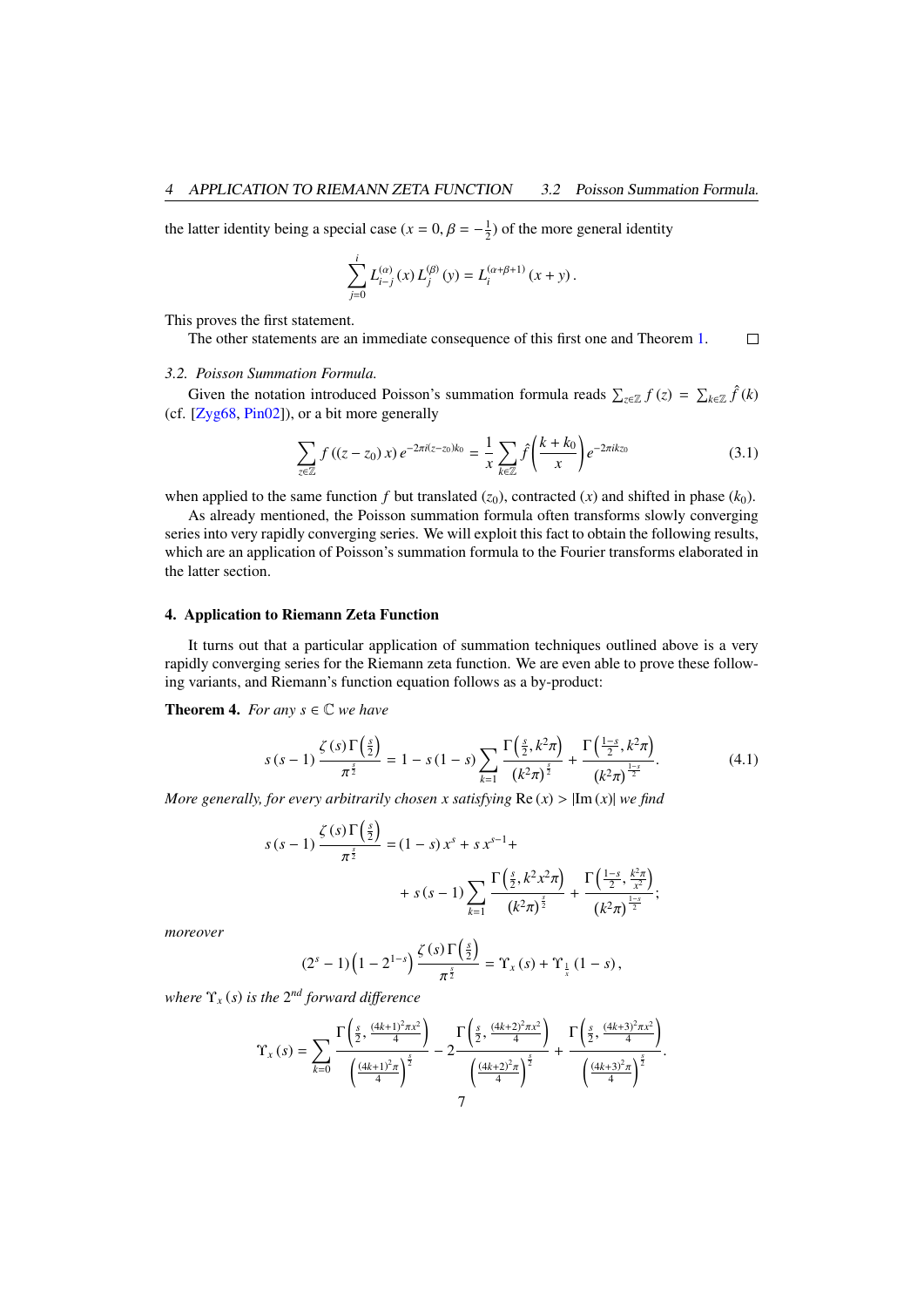*Remark* 5*.* It should be stressed that these are globally convergent series for a function analytic in the *entire* plane, converging in particular for  $s = 1$ . Moreover, by de l'Hôpital's rule, lim  $\frac{\Gamma(s,z)}{z^{s-1}e^{-z}}$  $\lim_{z \to -1} \frac{z^{s-1}e^{-z}}{z^{s-1}e^{-z}-(s-1)}$  $\frac{z^{s-1}e^{-z}}{z^{s-1}e^{-z}-(s-1)z^{s-2}e^{-z}} = 1$ , the rate of convergence thus is of order

$$
O\left(\sum_{k'=k}^{\infty} e^{-k'^2 \pi}\right) = O\left(e^{-k^2 \pi}\right)
$$
  
=  $O\left(0.04321...\right)^{k^2}$ 

,

which is pretty quick.

As an additional result, Riemann's function equation follows immediately from equation  $(4.1)$ .

It seems that an identity close to [\(4.1\)](#page-6-0) already was known to Riemann himself, although the proof being based on integrals involving the Jacobi function  $\theta_3(z) := \sum_{k \in \mathbb{Z}} e^{-k^2 \pi z}$ , or rather the function  $\tilde{\theta}(z) := \theta'(z) + \frac{3}{2} \theta'(z)$ . Both satisfy  $\theta_1(z) = \frac{1}{2} \theta_1(\frac{1}{2})$  but  $\theta^{(k)}(z) \to 0$  as  $z \to 0$  an function  $\tilde{\theta}(z) := \theta'_3(z) + \frac{3}{2}\theta$  $\frac{d}{dx}$  (*z*): Both satisfy  $\theta_3(z) = \frac{1}{\sqrt{z}} \theta_3\left(\frac{1}{z}\right)$ , but  $\theta_3^{(k)}$  $j_3^{(k)}(z) \rightarrow 0$  as  $z \rightarrow 0$  and  $z \to \infty$  for *any*  $k \in \{0, 1, 2, \ldots\}$  $k \in \{0, 1, 2, \ldots\}$  $k \in \{0, 1, 2, \ldots\}$ .<sup>1</sup> By exploiting this fact [\(4.1\)](#page-6-0) can be recovered as well – this is for example demonstrated in the third method (out of 7) of proving the function equation in [\[Tit86\]](#page-16-1).

*Remark* 6*.* The famous, fast algorithm for multiple evaluations of the Riemann Zeta function in [\[OS88\]](#page-15-5) is based on an a representation for the zeta function, which is not converging on the entire complex plane, and the rate of convergence being slower, but allowing precise bounds and estimates.

The representation given by [\[Son94\]](#page-15-6),  $\zeta(s) = \frac{1}{1-2^{1-s}} \sum_{n=1}^{\infty} \sum_{k=0}^n \frac{(-1)^{k-1}}{(k+1)^s}$  $\frac{(-1)^{k-1}}{(k+1)^s}$   $\binom{n}{k}$ , converges globally as well, however, the rate of convergence is significantly slower.

A similar algorithm is proposed in [\[Bor91\]](#page-15-7) with exponential convergence rate.

So to summarize and compare the representations described in Theorem [4](#page-6-1) are faster, the only downside is that  $\Gamma\left(\frac{s}{2}\right)$  is very small for huge imaginary parts, and incomplete Gamma functions have to be evaluated. However, this can be done very quickly, as will be further outlined below.

*Proof.* As for the proof notice first that

$$
\sum_{z=-\infty}^{\infty} e^{-z^2 \pi x^2} M(a, b, z^2 \pi x^2) = \frac{1}{x} \frac{\Gamma(b)}{\Gamma(b-a)} \sum_{z=-\infty}^{\infty} e^{-\frac{z^2 \pi}{x^2}} U\left(a, a + \frac{3}{2} - b, \frac{z^2 \pi}{x^2}\right),
$$

or, using [\(1.2\)](#page-0-0),

$$
1 + 2 \sum_{z=1}^{\infty} e^{-z^2 \pi x^2} M\left(a, b, z^2 \pi x^2\right)
$$
  
=  $\frac{1}{x} \frac{\Gamma(b)}{\Gamma(b-a)} \left( \frac{\Gamma(b-\frac{1}{2}-a)}{\Gamma(b-\frac{1}{2})} + 2 \sum_{z=1}^{\infty} e^{-\frac{z^2 \pi}{x^2}} U\left(a, a + \frac{3}{2} - b, \frac{z^2 \pi}{x^2}\right) \right).$ 

We choose  $a = 1$  and  $b = 1 + \frac{s}{2}$ . Thus, using [\(1.5\)](#page-1-3) and [\(1.4\)](#page-1-4),

$$
1+2\frac{s}{2}\sum_{z=1}^{\infty}\frac{\gamma\left(\frac{s}{2},z^2\pi x^2\right)}{(z^2\pi x^2)^{\frac{s}{2}}}=\frac{s}{(s-1)x}+\frac{2}{x}\frac{\Gamma\left(1+\frac{s}{2}\right)}{\Gamma\left(\frac{s}{2}\right)}\sum_{z=1}^{\infty}\frac{\Gamma\left(\frac{1-s}{2},\frac{z^2\pi}{x^2}\right)}{\left(\frac{z^2\pi}{x^2}\right)^{\frac{1-s}{2}}},
$$

<span id="page-7-0"></span><sup>&</sup>lt;sup>1</sup>By the way: Suppose that  $\theta(z) = z^{-\alpha-1} \cdot \theta(\frac{1}{z})$ , then  $(-1)^i \frac{z^{1+\alpha+i}}{i!} \theta(z) = \sum_{j=0}^i \left(\frac{i+\alpha}{i-j}\right) \frac{1}{z^j j!} \theta^{(j)}(\frac{1}{z})$ , strikingly reminding to the explicit representation of Laguerre polynomials [\(1.6\)](#page-1-1).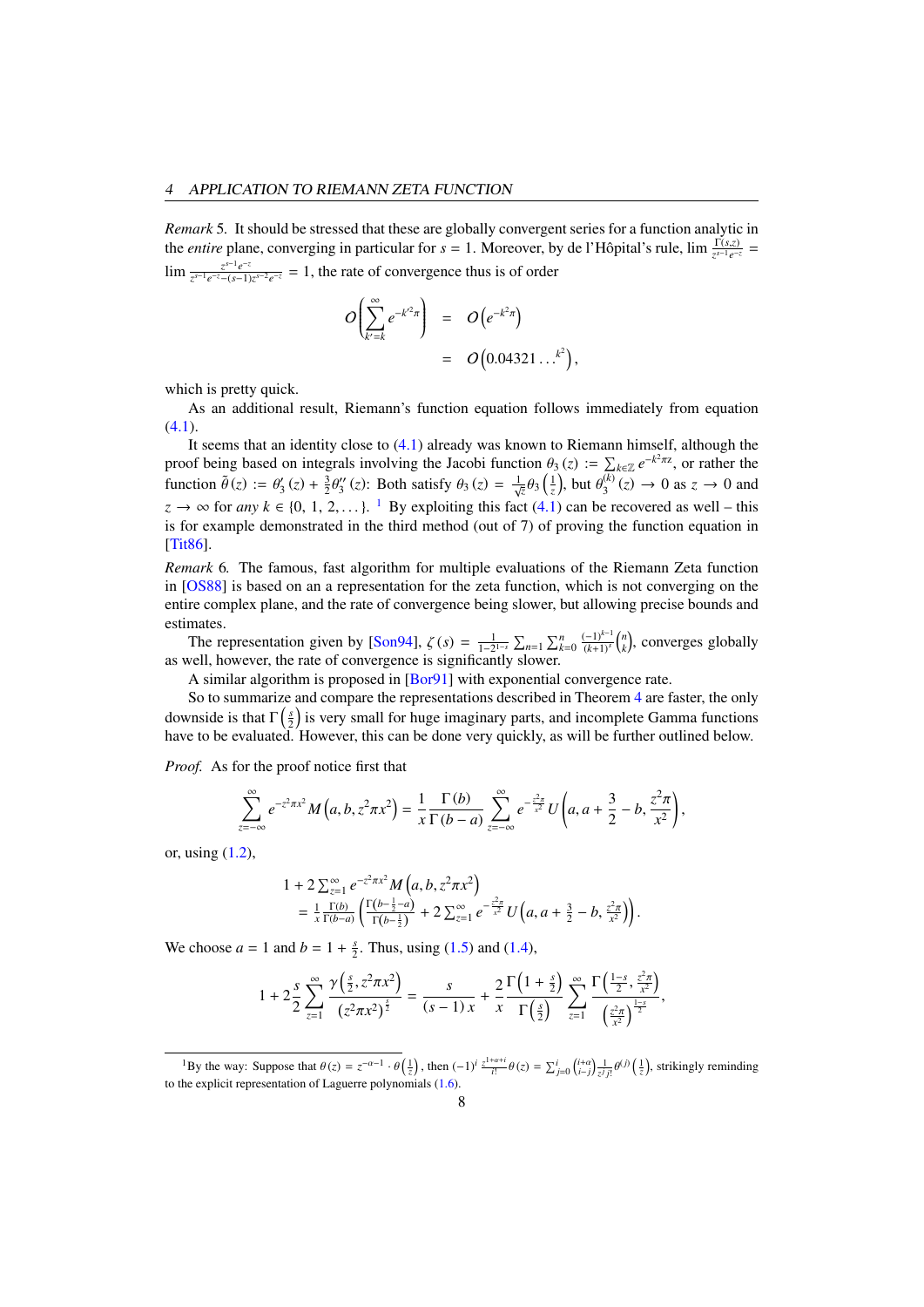or

<span id="page-8-0"></span>
$$
\frac{x^s}{s} + \frac{x^{s-1}}{1-s} + \sum_{z=1}^{\infty} \frac{\gamma(\frac{s}{2}, z^2 \pi x^2)}{(z^2 \pi)^{\frac{s}{2}}} = \sum_{z=1}^{\infty} \frac{\Gamma(\frac{1-s}{2}, \frac{z^2 \pi}{x^2})}{(z^2 \pi)^{\frac{1-s}{2}}}.
$$
(4.2)

This nice identity at hand we find that

$$
s(s-1)\frac{\zeta(s)\Gamma(\frac{s}{2})}{\pi^{\frac{s}{2}}} = s(s-1)\sum_{k=1}^{\infty}\frac{\gamma(\frac{s}{2};k^2\pi x^2) + \Gamma(\frac{s}{2};k^2\pi x^2)}{(k^2\pi)^{\frac{s}{2}}}
$$
  
=  $(1-s)x^s + s x^{s-1}$   

$$
-s(1-s)\sum_{k=1}^{\infty}\frac{\Gamma(\frac{1-s}{2};\frac{k^2\pi}{x^2})}{(k^2\pi)^{\frac{1-s}{2}}} + \frac{\Gamma(\frac{s}{2};k^2\pi x^2)}{(k^2\pi)^{\frac{s}{2}}},
$$

which is the second statement. Notice, that the condition Re  $(x) > |Im(x)|$  insures both, Re  $(x^2)$ 0 and Re  $\left(\frac{1}{x^2}\right) > 0$ , which is necessary for convergence.

The first statement is obvious by the choice  $x = 1$ .

As for the next statement recall that

$$
\left(1-2^{1-s}\right)\frac{\zeta(s)\Gamma\left(\frac{s}{2}\right)}{\pi^{\frac{s}{2}}}=\sum_{k=1}\left(-1\right)^{k-1}\frac{\left(\gamma\left(\frac{s}{2},k^2\pi x^2\right)+\Gamma\left(\frac{s}{2},k^2\pi x^2\right)\right)}{\left(k^2\pi\right)^{\frac{s}{2}}}.
$$

In order to get rid of slowly converging  $\gamma$  (and replace it by rapidly converging Fourier transform Γ) we apply Poisson summation formula [\(3.1\)](#page-6-2) again, now with  $z_0 = \frac{1}{2}$  and  $k_0 = 0$ . Hence,

$$
\left(1 - 2^{1-s}\right) \frac{\zeta(s) \Gamma\left(\frac{s}{2}\right)}{\pi^{\frac{s}{2}}} = \frac{x^s}{s} - \sum_{k=1}^{\infty} \frac{\Gamma\left(\frac{1-s}{2}, \frac{(k-\frac{1}{2})^2 \pi}{x^2}\right)}{\left((k-\frac{1}{2})^2 \pi\right)^{\frac{1-s}{2}}} + (-1)^k \frac{\Gamma\left(\frac{s}{2}, k^2 \pi x^2\right)}{(k^2 \pi)^{\frac{s}{2}}}
$$

$$
= \frac{x^s}{s2^s} - \frac{1}{2^{s-1}} \sum_{k=1}^{\infty} \frac{\Gamma\left(\frac{1-s}{2}, \frac{(2k-1)^2 \pi}{x^2}\right)}{\left((2k-1)^2 \pi\right)^{\frac{1-s}{2}}} + (-1)^k \frac{\Gamma\left(\frac{s}{2}, \frac{k^2 \pi x^2}{4}\right)}{(k^2 \pi)^{\frac{s}{2}}},
$$

as the statement holds for  $\frac{x}{2}$  as well. Combining the latter two identities and rearranging the terms is cumbersome, but finally gives the assertion.  $\Box$ 

*Remark* 7*.*  $x := \frac{s}{s-1}$  is notably a possible choice if Im  $(s) > \frac{1+\sqrt{2}}{2} \approx 1.21$ , as in this case  $\text{Re}(x) > |\text{Im}(x)|$ . The advantage of this this particular choice is that the term  $(1 - s)x^s + s x^{s-1}$ vanishes.

*Remark* 8*.* It should be noticed that the identity [\(4.2\)](#page-8-0) is central here. It allows to replace the slowly converging series (which involves  $\gamma$ ) by its Fourier transform, which is the very fast converging series (which involves Γ). This is the key strategy in all improvements of convergence above.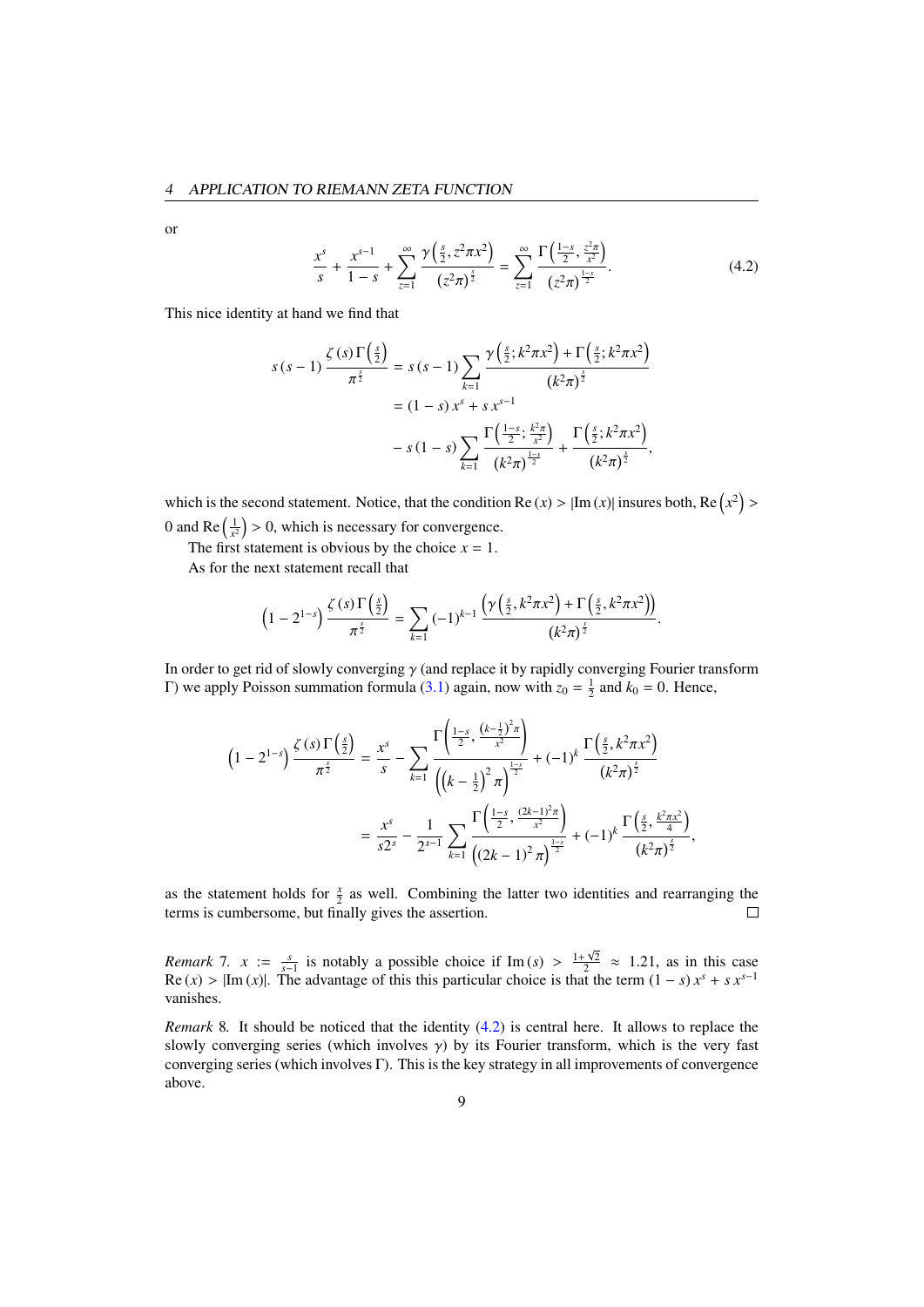## 5. Asymptotics of the Laguerre Polynomials

<span id="page-9-0"></span>**Theorem 9.** (*Asymptotics of the Laguerre Polynomial*) Let Re 
$$
(z) > 0
$$
. Then, as  $i \to \infty$ ,  

$$
L^{(\alpha)}(z) \approx \frac{i^{\frac{\alpha}{2} - \frac{1}{4}}}{z^{\frac{\beta}{2}} + \frac{e^{\frac{z}{2}}}{z}} \cos\left(2\sqrt{z\left(i + \frac{\alpha + 1}{2}\right)} - \frac{\pi}{2}\left(\alpha + \frac{1}{2}\right)\right)
$$
 and

$$
L_i^{(\alpha)}(z) \approx \frac{i^{\frac{\alpha}{2} - \frac{1}{4}}}{\sqrt{\pi}} \frac{e^{\frac{z}{2}}}{z^{\frac{\alpha}{2} + \frac{1}{4}}} \cos\left(2\sqrt{z\left(i + \frac{\alpha + 1}{2}\right)} - \frac{\pi}{2}\left(\alpha + \frac{1}{2}\right)\right) \text{ and}
$$
  

$$
L_i^{(\alpha)}(-z) \approx \frac{i^{\frac{\alpha}{2} - \frac{1}{4}}}{\sqrt{\pi}} \frac{e^{-\frac{z}{2}}}{z^{\frac{\alpha}{2} + \frac{1}{4}}} \exp\left(2\sqrt{z\left(i + \frac{\alpha + 1}{2}\right)}\right).
$$

*Remark* 10. We write  $f_i \approx g_i$  as  $i \to \infty$  to indicate that  $\lim_{i \to \infty} \frac{f_i}{g}$  $\frac{J_i}{g_i} = 1.$ 

*Remark* 11*.* To prove the statements of the theorem we will involve Bessel functions. Bessel functions, of first and second kind, are

$$
J_{\alpha}(x) := \sum \frac{(-1)^m}{m!\Gamma(\alpha+m+1)} \left(\frac{x}{2}\right)^{\alpha+2m} \text{ and } I_{\alpha}(x) := \sum \frac{1}{m!\Gamma(\alpha+m+1)} \left(\frac{x}{2}\right)^{\alpha+2m}
$$

Notice, that  $\frac{J_a(ix)}{(ix)^{\alpha}} = \frac{I_a(x)}{x^{\alpha}}$  are entire, even functions. Moreover, Kummer's second formula links Bessel functions to confluent hypergeometric functions, as  $\frac{J_a(z)}{(\frac{z}{2})^a} = e^{-z} \frac{M(a+\frac{1}{2},2a+1,2z)}{\Gamma(a+1)}$ .

*Proof.* We start with identity 13.3.7 from [\[AS64\]](#page-15-0) which states that

<span id="page-9-1"></span>
$$
\frac{M(a,b,z)}{\Gamma(b)} = e^{\frac{z}{2}} \cdot \sum_{n=0} A_n \cdot \left(\frac{z}{2}\right)^n \frac{J_{b-1+n}\left(\sqrt{2z(b-2a)}\right)}{\left(\frac{1}{2}\sqrt{2z(b-2a)}\right)^{b-1+n}},\tag{5.1}
$$

where *J* is the Bessel function of the first kind and *A* satisfies the recursion  $A_0 := 1$ ,  $A_1 := 0$ ,  $A_2 := \frac{b}{2}$  and  $A_n := \left(1 + \frac{b-2}{n}\right)A_{n-2} - \frac{b-2a}{n}A_{n-3}$ . Although we refer to this Identity [\(5.1\)](#page-9-1) without proof we mention that it follows straight forward by successively comparing the respective coefficients of *z* in [\(5.1\)](#page-9-1). The coefficients satisfy  $A_n = O\left(\binom{a-b}{n}\right)$  for  $b > 2a$ , as follows directly from the recursive definition recursive definition.

Following [\[AW05\]](#page-15-8),

<span id="page-9-2"></span>
$$
J_{\alpha}(x) \approx \sqrt{\frac{2}{\pi x}} \cos\left(x - \frac{\pi}{2}\left(\alpha + \frac{1}{2}\right)\right), \quad I_{\alpha}(x) \approx \frac{e^{x}}{\sqrt{2\pi x}}
$$
(5.2)

as  $x \to \infty$ .

Combining all those ingredients we see that the initial term  $(n = 0)$  dominates all other summands in [\(5.1\)](#page-9-1) when  $a \to -\infty$ , so we may neglect them for  $n \ge 1$  to identify the rate of convergence. But for  $n = 0$  the assertion states that

$$
\frac{M(a,b,z)}{\Gamma(b)} \approx e^{\frac{z}{2}} \cdot \frac{J_{b-1}\left(\sqrt{2z(b-2a)}\right)}{\left(\frac{1}{2}\sqrt{2z(b-2a)}\right)^{b-1}},
$$

which is a useful approximation itself.

There is another, similar approach, which is quite useful, which we want to give here as well for the sake of completeness and further reference: It starts with identity 13.3.8 from [\[AS64\]](#page-15-0) with parameter  $h = \frac{1}{2}$ . This reads

$$
\frac{M(a,b,z)}{\Gamma(b)}=e^{\frac{z}{2}}\cdot\sum_{n=0}C_n z^n \frac{J_{b-1+n}\left(2\sqrt{-az}\right)}{\left(\sqrt{-az}\right)^{b-1+n}},
$$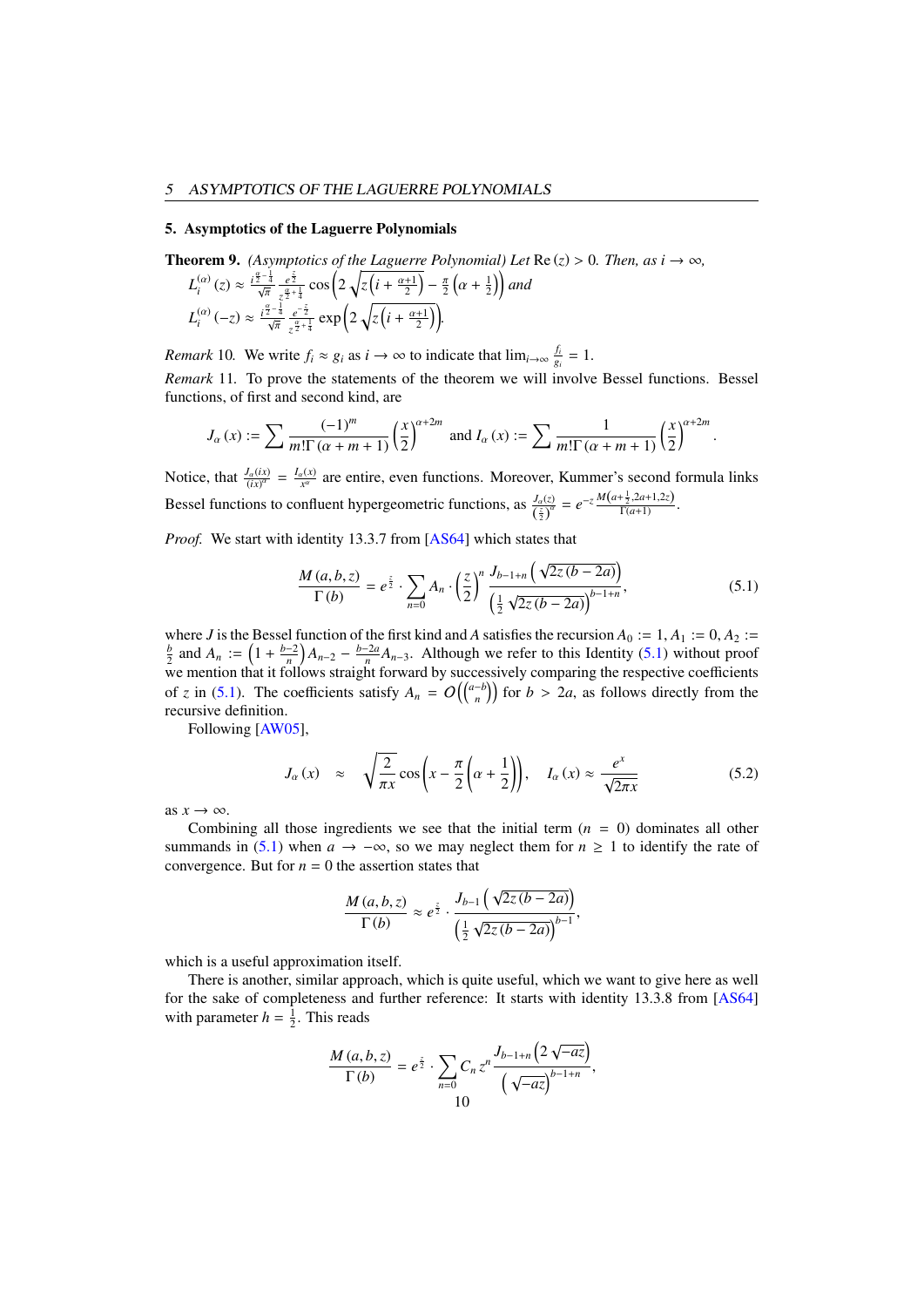where  $C_0 = 1$ ,  $C_1 = -b$ ,  $C_2 = \frac{b(b+1)}{2}$  and  $C_n = -\frac{b}{2n}C_{n-1} + (\frac{1}{4} + \frac{b-2}{4n})C_{n-2} + \frac{a}{4n}C_{n-3}$ . Here,  $C_n = O\left(\frac{1}{2^n} {a - b \choose n}\right)$  and similar to the reasoning above we obtain

$$
\frac{M(a,b,z)}{\Gamma(b)} \approx e^{\frac{z}{2}} \cdot \frac{J_{b-1}\left(2\sqrt{-az}\right)}{\left(\sqrt{-az}\right)^{b-1}}.
$$

From both asymptotic identities the theorem follows in view of  $(1.6)$ , that is

$$
L_i^{(\alpha)}(z) := \binom{i+\alpha}{i} M(-i, \alpha + 1, z),
$$

and [\(5.2\)](#page-9-2) as  $i \rightarrow \infty$ .

*Remark* 12*.* We want to stress that the method used in the proof above allows to compute terms of higher order of the expressions given in Theorem [9.](#page-9-0) The higher order correction terms give successive improvements of order  $\frac{1}{\sqrt{i}}$ .

For an interesting treatment to evaluate Laguerre polynomials for large *i* we refer the reader to [\[BBC08\]](#page-15-9).

# 6. Applications to the incomplete Gamma Function

In order to make use of the rapidly converging series  $(4.1)$  it is necessary to have a good implementation for the upper incomplete gamma function at hand. To this end we further elaborate on a procedure based on continued fractions (cf. [\[AT99\]](#page-15-10)), which is always a good candidate for rapid convergence. The formula is a special case of Gauss' continued fraction method using confluent hypergeometric functions (see [\[JT80,](#page-15-11) [Wal48\]](#page-16-2)):

<span id="page-10-0"></span>
$$
\Gamma(s, z) = \frac{z^{s}e^{-z}}{z + \frac{1 - s}{1 + \frac{1}{z + \frac{2 - s}{1 + \frac{2}{z + \frac{3 - s}{1 + \frac{3}{z + \ddots}}}}}}}
$$
(6.1)

(as a *formal* power series this is equivalent to  $\Gamma(s, z) = z^s e^{-z} \cdot {}_2F_0\left(1, 1 - s, -\frac{1}{z}\right)$ ). Stopping a general continued fraction gives its convergents, the *k th-convergent* is

$$
\frac{p_k}{q_k} := \frac{a_1}{b_1 + \frac{a_2}{\ddots + \frac{a_{k-1}}{b_{k-1} + \frac{a_k}{b_k}}}}.
$$

 $\Box$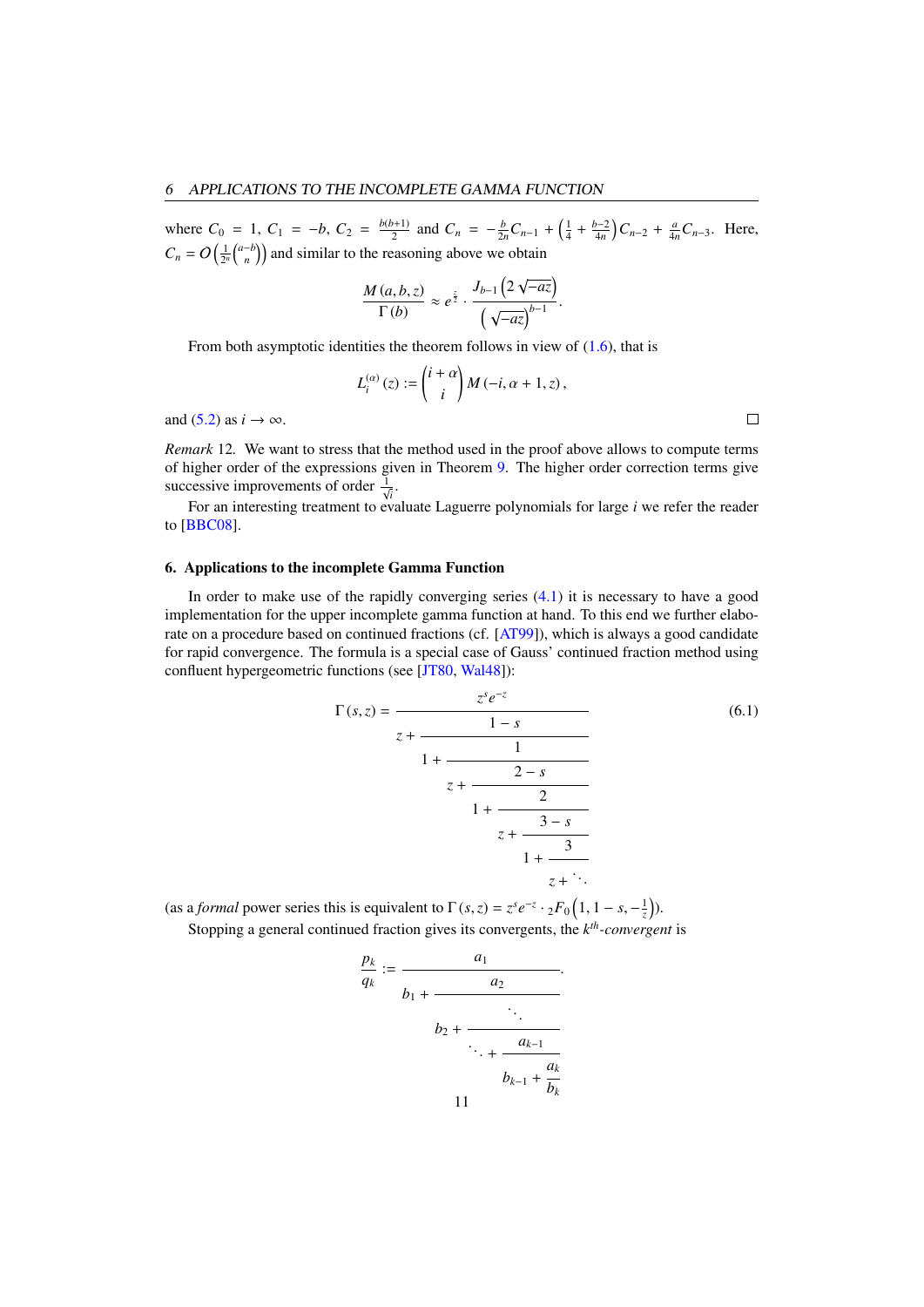## 6 APPLICATIONS TO THE INCOMPLETE GAMMA FUNCTION

To simplify the respective values there is – from standard theory [\[Wal48\]](#page-16-2) – the recursion

$$
\left(\begin{array}{c} p_k \\ q_k \end{array}\right) = a_k \left(\begin{array}{c} p_{k-2} \\ q_{k-2} \end{array}\right) + b_k \left(\begin{array}{c} p_{k-1} \\ q_{k-1} \end{array}\right)
$$

with initial conditions  $\begin{pmatrix} p_0 \\ p_1 \\ p_2 \end{pmatrix}$ *q*0  $\Big) := \begin{pmatrix} 0 \\ 1 \end{pmatrix}$ 1  $\Big)$  and  $\Big( \begin{array}{c} p_1 \\ q_2 \end{array} \Big)$ *q*1  $=\begin{pmatrix} a_1 \\ b_1 \end{pmatrix}$ *b*1 ), and additionally the somewhat more explicit formula

<span id="page-11-0"></span>
$$
\frac{p_k}{q_k} = \sum_{i=1}^k (-1)^{i-1} \frac{a_1 \cdot a_2 \cdot \ldots a_i}{q_i \cdot q_{i-1}}.
$$
\n(6.2)

When applied to the continuous fraction of the incomplete gamma function  $(6.1)$  the recursions for the numerator and denominator  $\frac{p_k(s,z)}{q_k(s,z)}$  read

$$
p_k(s, z) = \begin{cases} \left(\frac{k}{2} - s\right) p_{k-2}(s, z) + p_{k-1}(s, z) & k \text{ even} \\ \frac{k-1}{2} p_{k-2}(s, z) + z p_{k-1}(s, z) & k \text{ odd} \end{cases}
$$

and

<span id="page-11-1"></span>
$$
q_k(s, z) = \begin{cases} \left(\frac{k}{2} - s\right) q_{k-2} (s, z) + q_{k-1} (s, z) & k \text{ even} \\ \frac{k-1}{2} q_{k-2} (s, z) + z q_{k-1} (s, z) & k \text{ odd,} \end{cases}
$$
\n
$$
(6.3)
$$

but different initial values:  $p_0 = 0$ ,  $p_1 = 1$ ,  $q_{-1} = 0$  and  $q_0 = 1$ . It comes without surprise that Laguerre polynomials appear again, as these recursions have the closed expression

$$
q_{2k}(s, z) = k!L_k^{(-s)}(-z)
$$
 and  $q_{2k+1}(s, z) = k! z L_k^{(1-s)}(-z)$ .

In view of [\(6.2\)](#page-11-0) the knowledge of the denominator is already sufficient to get the convergents, in explicit terms we get the simple expressions

$$
\frac{p_{2k}(s,z)}{q_{2k}(s,z)} = \sum_{i=0}^{k-1} \frac{\frac{1}{i+1} {i \choose i}}{L_i^{(-s)}(-z) L_{i+1}^{(-s)}(-z)} \to \frac{\Gamma(s,z)}{z^s e^{-z}}
$$

and

<span id="page-11-2"></span>
$$
\frac{p_{2k+1}(s,z)}{q_{2k+1}(s,z)} = \frac{1}{z} + \frac{1}{z} \sum_{i=1}^{k} \frac{\binom{i-s}{i}}{L_{i-1}^{(1-s)}(-z)L_i^{(1-s)}(-z)} \to \frac{\Gamma(s,z)}{z^s e^{-z}}
$$
(6.4)

which have been observed in [\[BBC08\]](#page-15-9). To find a handy expression for the numerator as well is surprisingly much more difficult – but yes, the somewhat curious result involves Laguerres again:

**Theorem 13.** *For any s and z*  $\neq$  0 *we have* 

<span id="page-11-3"></span>
$$
\frac{\Gamma(s,z)}{z^s e^{-z}} = \lim_{k \to \infty} \frac{\sum_{i=1}^{\left\lfloor \frac{k+1}{2} \right\rfloor} L_{k-2i+1}^{(2i-s)}(-z) \frac{\binom{s-1}{i-1}}{\binom{k-1}{i-1}}}{k L_k^{(-s)}(-z)}
$$
\n
$$
= \frac{1}{z} + \lim_{k \to \infty} \frac{\sum_{i=1}^{\left\lfloor \frac{k+1}{2} \right\rfloor} L_{k-2i+1}^{(2i+1-s)}(-z) \frac{\binom{s-1}{i}}{\binom{k}{i}}}{z L_k^{(1-s)}(-z)}, \tag{6.5}
$$

*the rate of approximation for*  $\text{Re}(z) > 0$  *being of order*  $O\left(\frac{e^{-4\sqrt{kz}}}{\sqrt{kz}}\right)$ . 12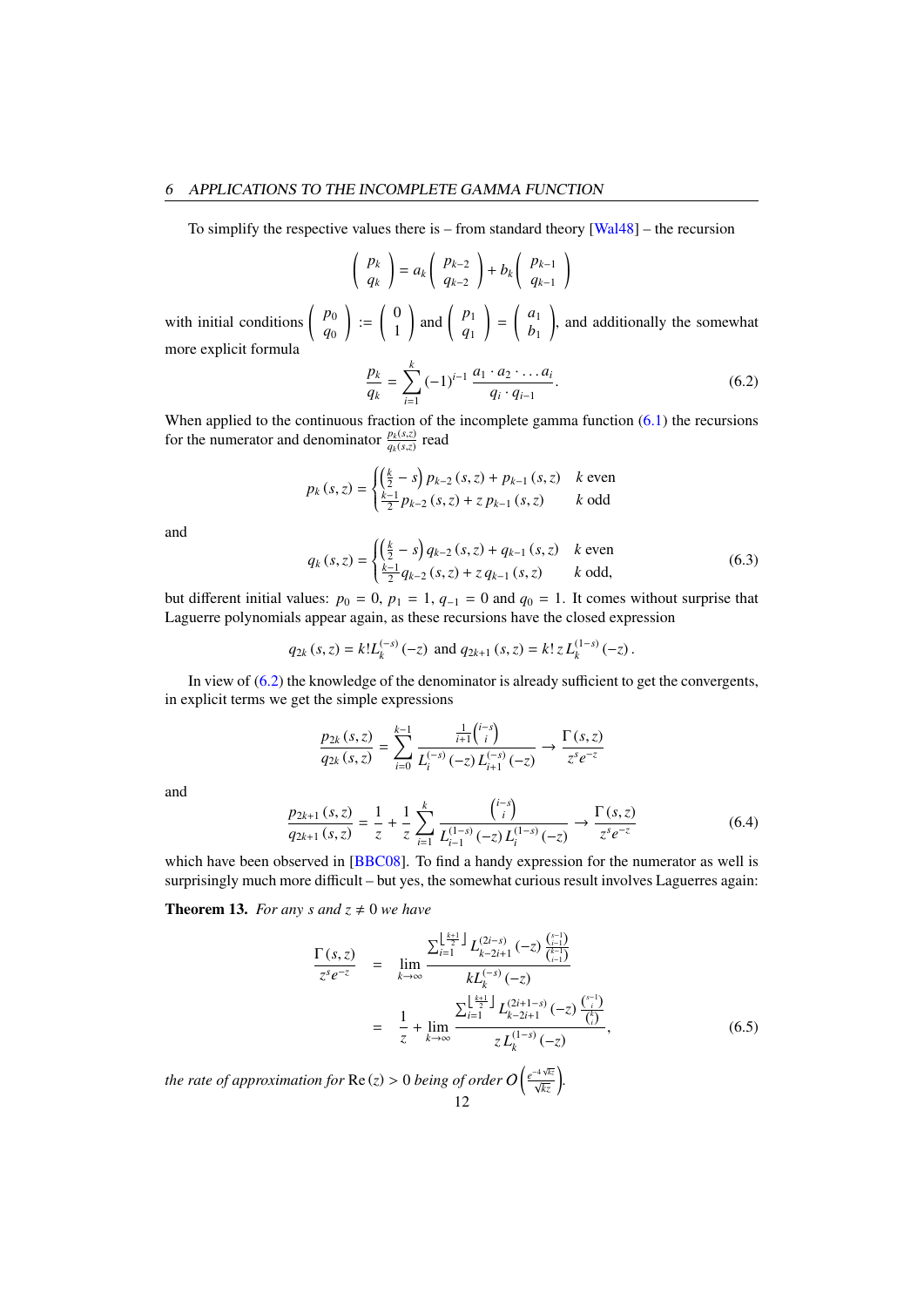*Remark.* The integer valued floor function [.] satisfies  $x - 1 < |x| \le x$ .

*Proof.* The fractions in the limit represent explicit expressions for  $\frac{p_{2k}(s,z)}{q_{2k}(s,z)}$  ( $\frac{p_{2k+1}(s,z)}{q_{2k}(s,z)}$  ( $\frac{p_{2k+1}(s,z)}{q_{2k}(s,z)}$  ( $\frac{p_{2k+1}(s,z)}{q_{2k}(s,z)}$ ) introduced above to well known recursions of  $\frac{p_{2k+1}(s,z)}{q_{2k+1}(s,z)}$ , resp.). Again,<br>ions of Laguerre polythe proof links the recursions [\(6.3\)](#page-11-1) introduced above to well known recursions of Laguerre polynomials.

The rate of approximation is an interesting consequence of  $(6.2)$  (same for  $(6.4)$ ):

$$
O\left(\sum_{i=k}^{\infty} \frac{\frac{1}{i+1} {i-s \choose i}}{L_i^{(-s)}(-z) L_i^{(1-s)}(-z)}\right) = O\left(\sum_{i=k}^{\infty} \frac{i^{-s-1}}{i^{-\frac{s}{2}-\frac{1}{4}}} i^{\frac{1-s}{2}-\frac{1}{4}} e^{4\sqrt{iz}}\right)
$$
  

$$
= O\left(\int_k^{\infty} \frac{i^{-1}}{e^{4\sqrt{iz}}} di\right)
$$
  

$$
= O\left(\Gamma\left(0, 4\sqrt{kz}\right)\right)
$$
  

$$
= O\left(\frac{e^{-4\sqrt{kz}}}{\sqrt{kz}}\right),
$$

which is finally the desired rate.

 $\Box$ 

# 7. Application to Riemann's Zeta Function

We have given a few approximations for the upper incomplete Gamma function which involve polynomials, for example  $(2.2)$ ,  $(6.2)$   $((6.4)$  $((6.4)$ , respectively) and  $(6.5)$ . Those expressions converge sufficiently quick and do not impose any difficulties as their argument *z* tends to infinity. So they can be substituted in [\(4.1\)](#page-6-0) to give recent approximations and a variety of possible investigations on the geometry of the Riemann zeta function.

As an initial example combine  $(2.2)$  and  $(4.1)$  to get the representation

$$
\tilde{\zeta}_n^{(\Delta)}(s) := 1 - s(1-s) \sum_{k=0}^{n-1} a_k^{(\Delta)} \left( \frac{1}{\left(\frac{s}{2} + k + \Delta\right)} + \frac{1}{\left(\frac{1-s}{2} + k + \Delta\right)} \right) \xrightarrow[n \to \infty]{} s(s-1) \frac{\zeta(s) \Gamma\left(\frac{s}{2}\right)}{\pi^{\frac{s}{2}}},
$$

where  $a_k^{(\Delta)}$  $\chi_k^{(\Delta)} := \frac{\sum_{z=1}^{\infty} e^{-z^2 \pi} L_k^{(\Delta - \frac{1}{2})}(z^2 \pi)}{k+1}$ . Notice, that this representation converges, as  $n \to \infty$ , uniformly on  $-2\Delta - 1 <$  Re (*s*) ≤ 2 $\Delta$ .<br>Moreover and this is *s* 

Moreover – and this is a key observation – the numerator or the function

$$
\tilde{\zeta}_n^{(\Delta)}(s) \left( \frac{s}{2} + n - 1 + \Delta \right) \left( \frac{1-s}{2} + n - 1 + \Delta \right),
$$

as a function in variable *s*, is a *polynomial* of degree 2*n*. Thus, by Hurwitz' Theorem in complex analysis (cf. [\[Con78\]](#page-15-12)), the zeros of  $\zeta$  are just the accumulation points of  $\tilde{\zeta}_n^{(\Delta)}$ 's zeros.<br>Interestingly, the zeros of the polynomials above have a very nice symmetric

Interestingly, the zeros of the polynomials above have a very nice, symmetric pattern in common, a typical result is plotted in figure  $7.1<sup>2</sup>$  $7.1<sup>2</sup>$  $7.1<sup>2</sup>$  $7.1<sup>2</sup>$ : The total of zeros is 50, 18 on the left (right)

<span id="page-12-0"></span><sup>&</sup>lt;sup>2</sup>Figures have been computed using Mathematica.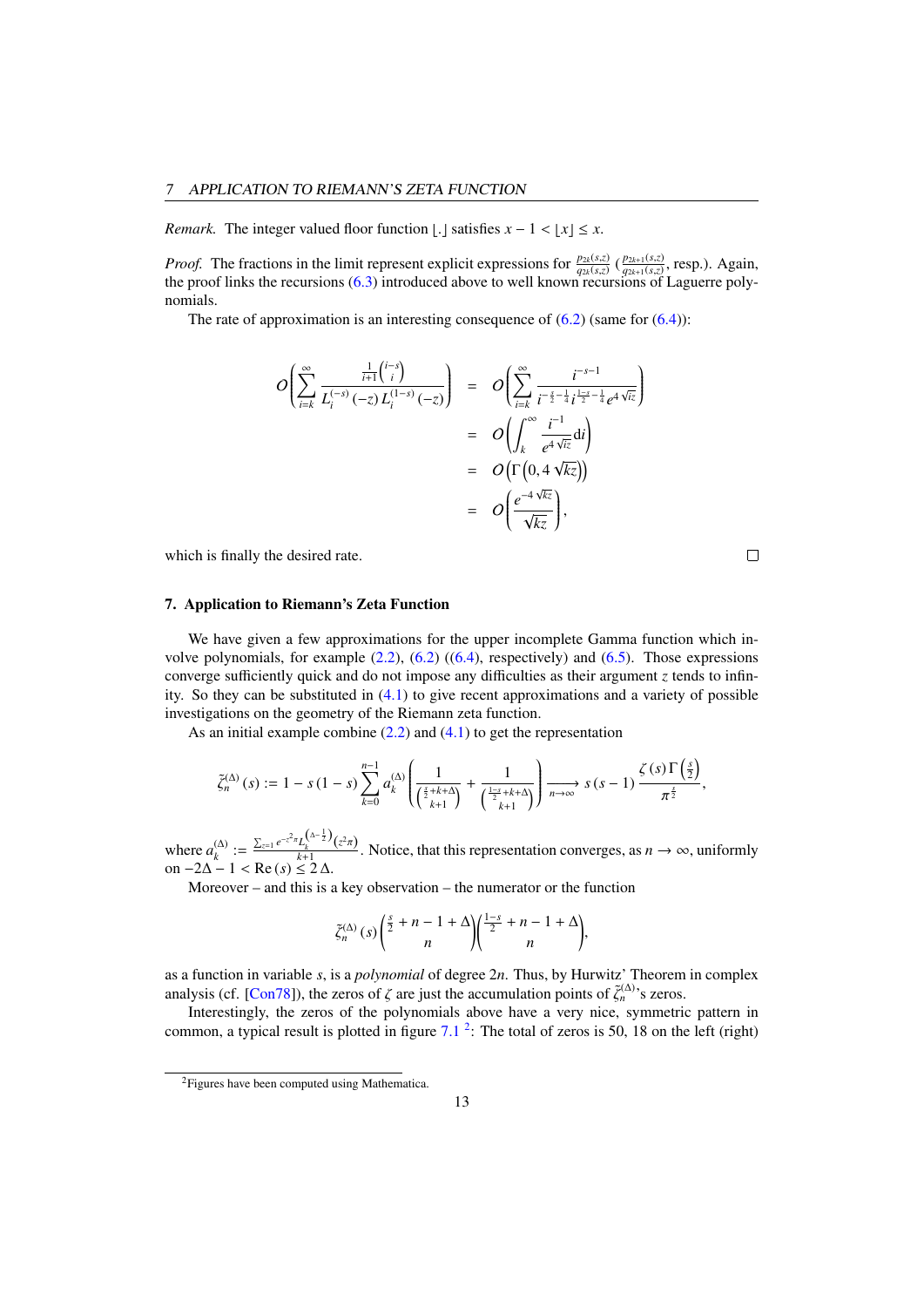

<span id="page-13-0"></span>Figure 7.1: Zeros of  $\tilde{\zeta}_{25}^{(5)}$ .

of Re  $(s) = \frac{1}{2}$ , 7 have a positive (negative) imaginary part on the critical line, a few exemptions occur close to  $2\Delta (1 - 2\Delta$ , respectively).

However: all zeros in the area of convergence, which is  $-2\Delta - 1 < \text{Re}(s) \le 2\Delta$ , lie on the critical line.

Another pattern is found when employing  $(6.2)$  or  $(6.5)$ , in our next example for  $k = 6$  and involving  $z^2 \pi$  in  $a_k^{(\Delta)}$ <br>depicted in figure 7  $f_k^{(\Delta)}$  for *z* from 1 to 5: The corresponding polynomial has degree 48, its zeros are depicted in figure [7.2](#page-14-0) (6 do not fit to the scale chosen).

Interestingly, the most convenient pattern is observed when substituting [\(2.2\)](#page-2-4) into the equation  $\Upsilon_x(s)$ . Stopping the infinite sum including  $\frac{L_k^{\Delta}}{(k+1)\binom{k+1+a-\frac{s}{2}}{i+1}}$  as a final term and solving  $\Upsilon_1(s)$  +  $\Upsilon_1$  (1 – *s*) = 0 again leads to finding the roots of polynomials in *s*, which a of degree 2*k* here. Obviously, the zeros corresponding to the factor  $(2<sup>s</sup> - 1)(1 - 2<sup>1-s</sup>)$  have to become visible as well, but, as numerical experiments show, those zeros are being added very slowly, as *k* increases. We have depicted some zeros for  $k = 50$  in figure [7.3,](#page-14-1) where only 4 zeros corresponding to  $s = \frac{1}{2} \pm \frac{1}{2} \pm \frac{2\pi i}{\ln 2}$  ( $\frac{2\pi}{\ln 2} \approx 9.06$ ) appear. However, and this is potentially a big advantage in com-<br>parison to the other figures, all other figures are located on the critical line and two symmetr parison to the other figures, all other figures are located on the critical line and two symmetric bubbles except a few others usually located close to the real line. The complete pattern of zeros is depicted in figure [7.4.](#page-15-13) Do these associated polynomials always have their zeros in the region of convergence on the critical strip? The answer "Yes" obviously implies RH. So this question seems being worth an attempt and has to be investigated in much more detail in promising, further research.

### 8. Acknowledgment

We would like to thank the reviewers for their significant contribution to improve the paper. The plots have been produced by use of Mathematica.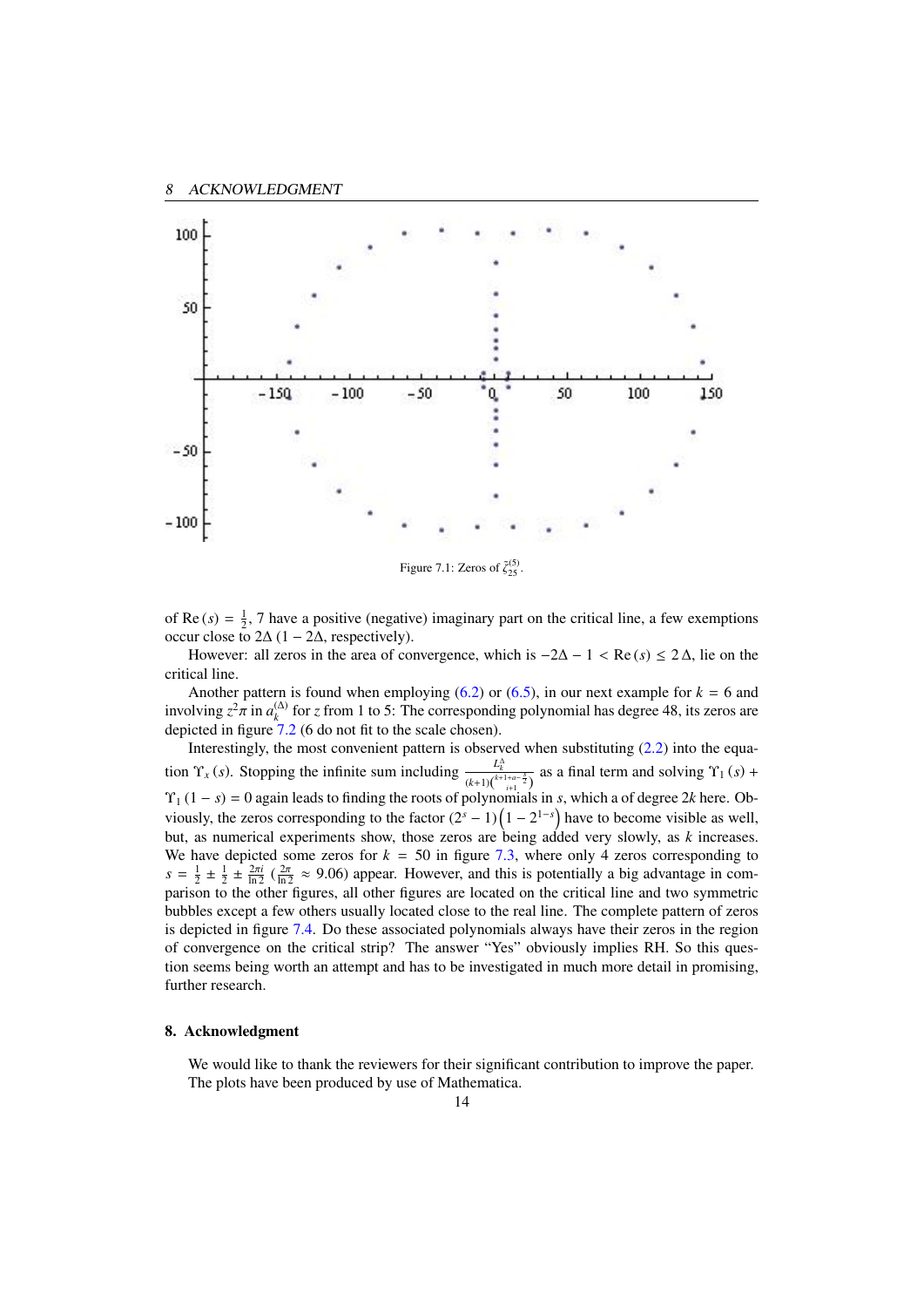<span id="page-14-0"></span>

<span id="page-14-1"></span>Figure 7.3: Zeros of  $\zeta_{50}$ , 4 zeros corresponding to the factor  $(2^s - 1)(1 - 2^{1-s})$ .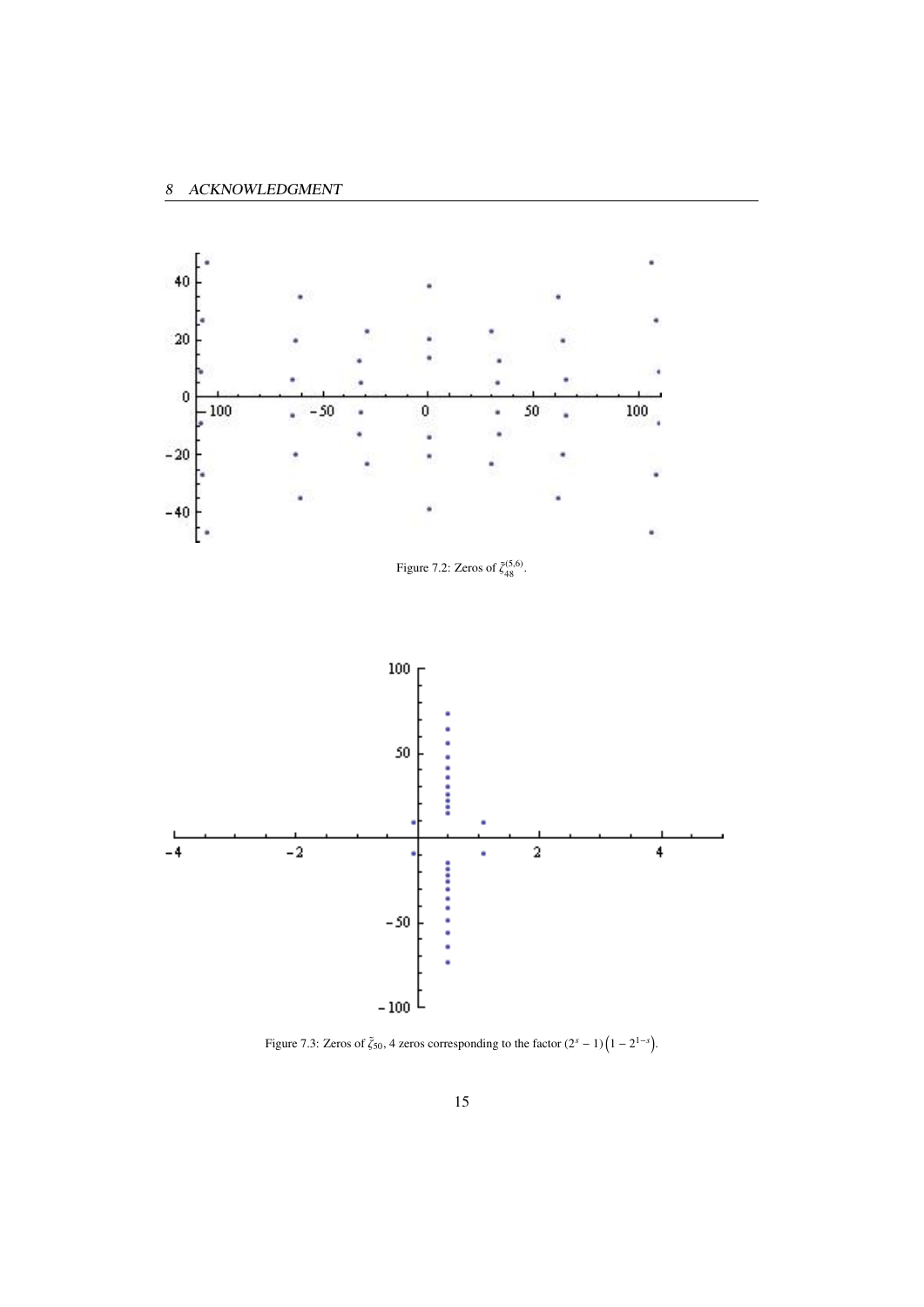

Figure 7.4: Zeros of  $\tilde{\zeta}_{50}, \alpha = 5$ 

<span id="page-15-13"></span>

#### References

- <span id="page-15-0"></span>[AS64] Milton Abramowitz and Irene A. Stegun. *Handbook of Mathematical Functions with Formulas, Graphs, and Mathematical Tables*. Dover, New York, ninth dover printing, tenth gpo printing edition, 1964.
- <span id="page-15-10"></span>[AT99] Shigeki Akiyama and Yoshio Tanigawa. Calculation of values of l-functions associated to elliptic curves. *Mathematics of Computation*, 68(227):1201–1231, 1999.
- <span id="page-15-8"></span>[AW05] George B. Arfken and Hans J. Weber. *Mathematical Methods for Physicists.* Harcourt, San Diego, 5th edition, 2005.
- <span id="page-15-9"></span>[BBC08] David Borwein, Jonathan M. Borwein, and Richard E. Crandall. Effective laguerre asymptotics. *SIAM J. Numer. Anal.*, 46(6):3285–3312, 2008.
- <span id="page-15-7"></span>[Bor91] P. Borwein. An efficient algorithm for the riemann zeta function. *Conference Proceedings of the Canadian Mathematical Society*, 1991.
- <span id="page-15-12"></span>[Con78] John B. Conway. *Functions of One Complex Variable I*. Springer-Verlag New York, New York, 1978.
- <span id="page-15-11"></span><span id="page-15-6"></span><span id="page-15-5"></span><span id="page-15-4"></span><span id="page-15-3"></span><span id="page-15-2"></span><span id="page-15-1"></span>[EMOT53] Arthur Erdélyi, Wilhelm Magnus, Fritz Oberhettinger, and Francesco G. Tricomi, editors. *Higher Transcendental Functions, Vol. I*, volume I. McGraw-Hill Book Company, Inc., New York-Toronto-London, 1953.
	- [IK04] Henryk Ivaniec and Emmanuel Kowalski. *Analytic Number Theory*, volume 53 of *Colloquium Publications*. American Mathematical Society, Providence, Rhode Island, 2004.
	- [JT80] W. B. Jones and W. J. Thron. Continued fractions, analytic theory and applications. *Encyclopedia of Math. and its Applications*, 11, 1980.
	- [Koe98] W. Koepf. *Hypergeometric Summation: An Algorithmic Approach to Summation and Special Function Identities.* Vieweg, Braunschweig, Germany, 1998.
	- [OS88] A. Odlyzko and A. Schönhage. Fast algorithms for multiple evaluations of the riemann zeta function. *Transactions of the American Mathematical Society*, 309(2):797–809, Oct. 1988.
	- [Pin02] M. Pinsky. *Introduction to Fourier Analysis and Wavelets.* Brooks Cole, 2002.
	- [Son94] Jonathan Sondow. Analytic continuation of riemann's zeta function and values at negative integers via euler's transformation of series. *Proceedings of the American Mathematical Society*, 120(2):421–424, 1994.